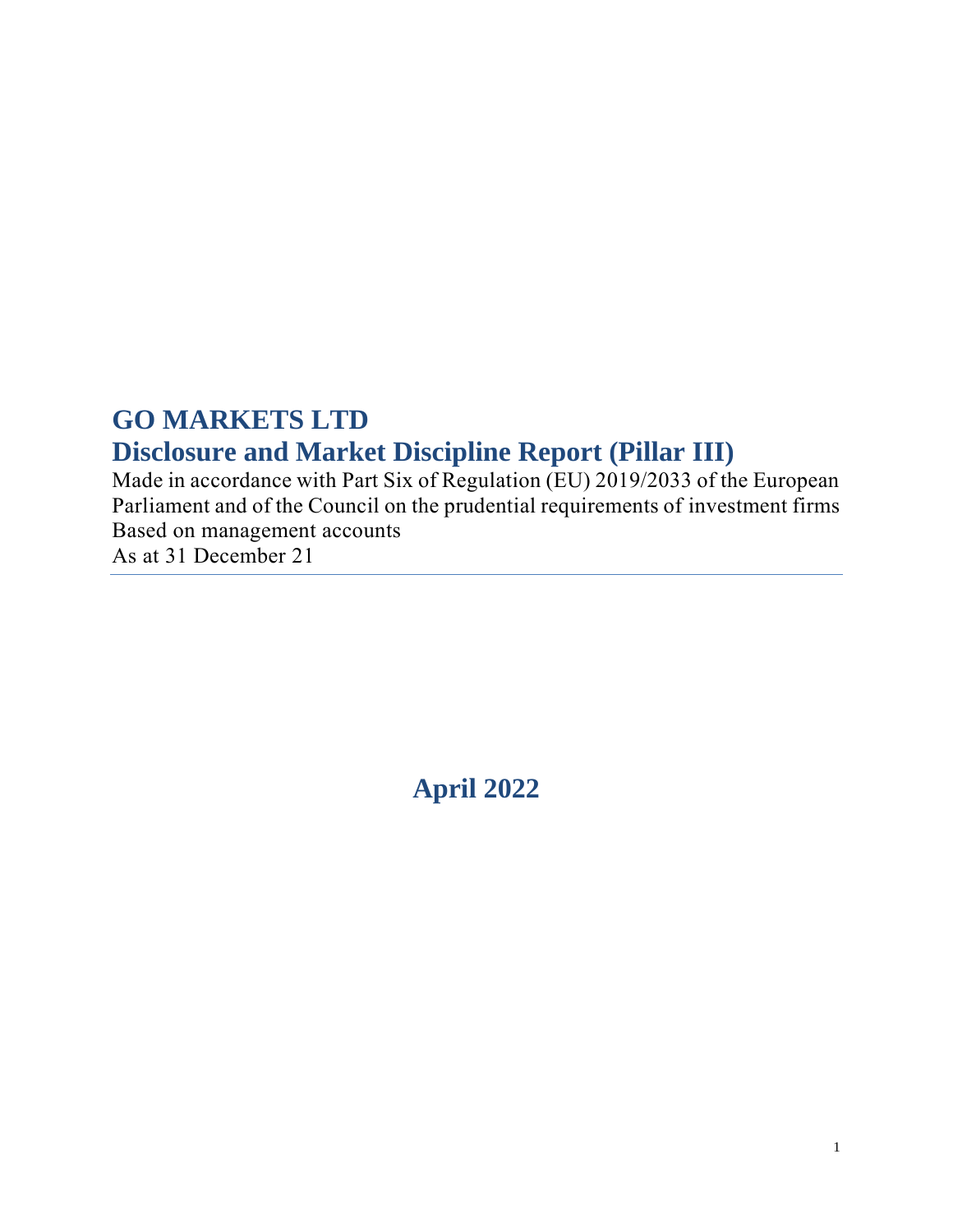# Contents

| 1.  |  |
|-----|--|
|     |  |
|     |  |
| 2.  |  |
|     |  |
|     |  |
| 3.  |  |
|     |  |
|     |  |
|     |  |
|     |  |
|     |  |
|     |  |
| 4.  |  |
|     |  |
| 4.2 |  |
| 5.  |  |
| 6.  |  |
|     |  |
|     |  |
|     |  |
|     |  |
|     |  |
|     |  |
|     |  |
|     |  |
| 7.  |  |
|     |  |
|     |  |
|     |  |
|     |  |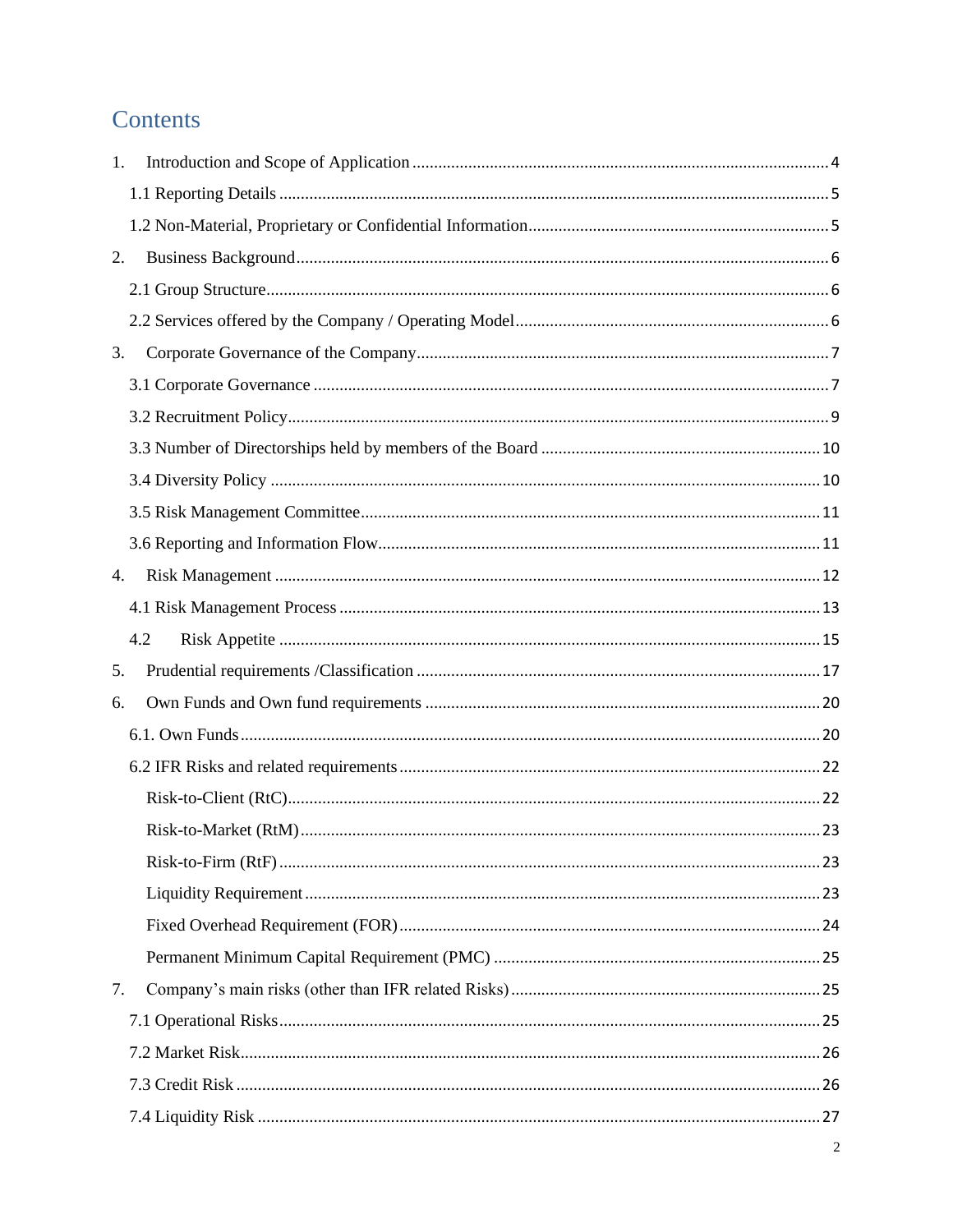| 8. |  |
|----|--|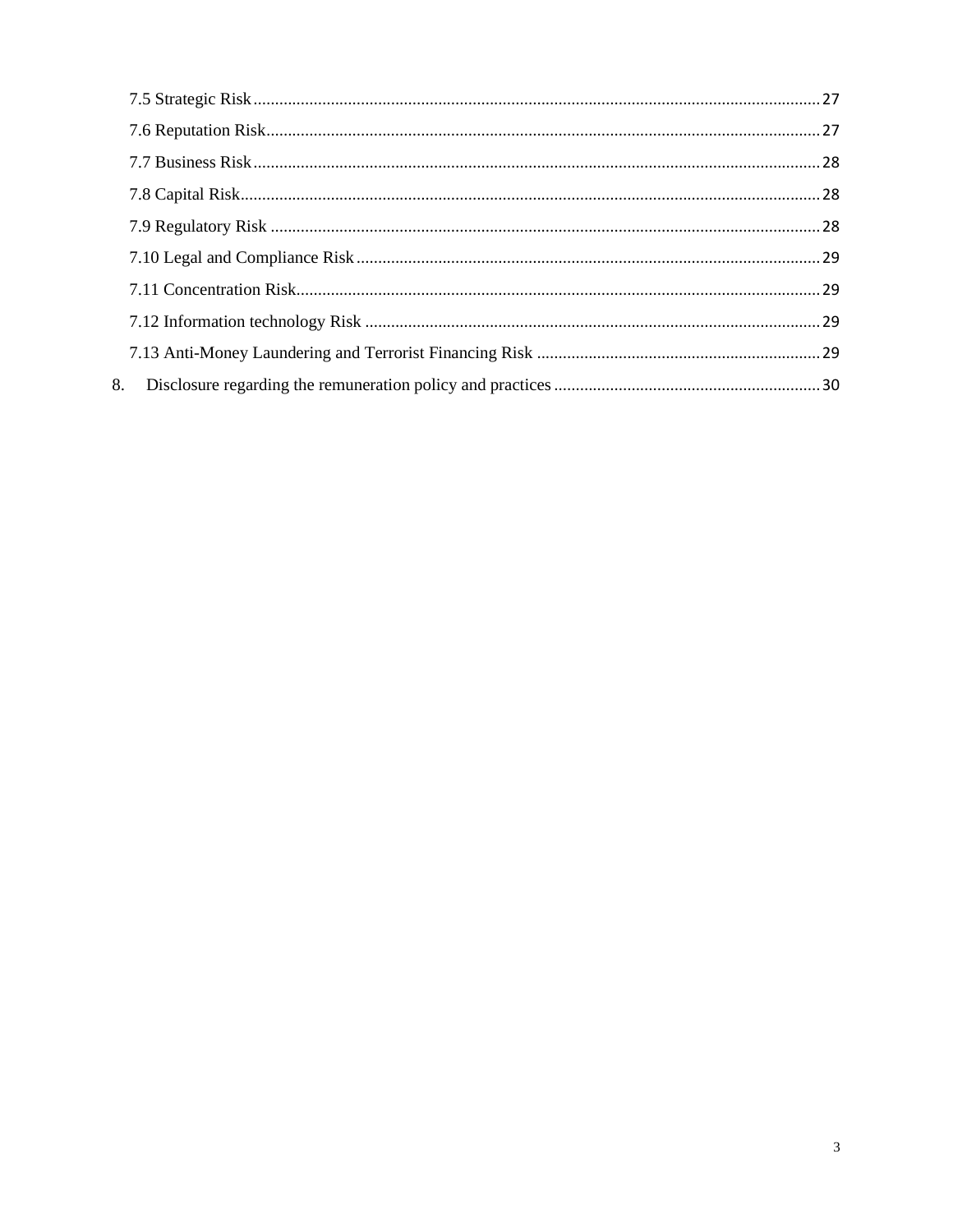# <span id="page-3-0"></span>1.Introduction and Scope of Application

The purpose of this report is to inform the public and other market participants of the key components, scope and effectiveness of the Company risk measurements, risk profile and capital adequacy.

The scope of this report is to promote market discipline and to improve transparency of market participants as per the regulation Regulation (EU) 2019/2033 (the Investment Firm Regulation, "IFR") of the European Parliament and of the Council on the prudential requirements of investment firms

The Report has been prepared in accordance with the new regulatory regime for investment firms the European Parliament has adopted, the IFR and the IFD as well as the relevant provisions of the Law 165(I)/2021 *"The Prudential Supervisions for Investment Firms Law of 2021"* (the "Law") and the Law 164(I)/2021, amending Law 97(I)/2021, *"The Capital Adequacy Investment Firms Law of 2021"*.

The information contained in this report is audited by the Firm's External Auditors and published on the Company's website on an annual basis. The Company is making the disclosures on a solo basis.

This document is based on and published along the Audited Financial Statements on an annual basis.

According to Basel III regulations, there are three pillars, which are designed to promote market discipline through the disclosure of important financial information regarding the risk exposures of the Company and of the risk management process followed.

The current regulatory framework consists of three pillars:

**Pillar I:** Covers minimum capital and liquidity requirements

**Pillar II:** Regulates the investment firm's accountability to the regulator for capital and liquidity adequacy. If the regulator deems the capital to be insufficient, a corrective requirement can be imposed on the company in the form of what is known as a 'SREP decision'.

**Pillar III**: Market Discipline requires the disclosure of information regarding the prudential requirements, risk management and principles of the remuneration policy.

The Board of Directors and Senior Management are responsible for establishing and maintaining an effective internal control structure over the disclosure of financial information, including Pillar III disclosures.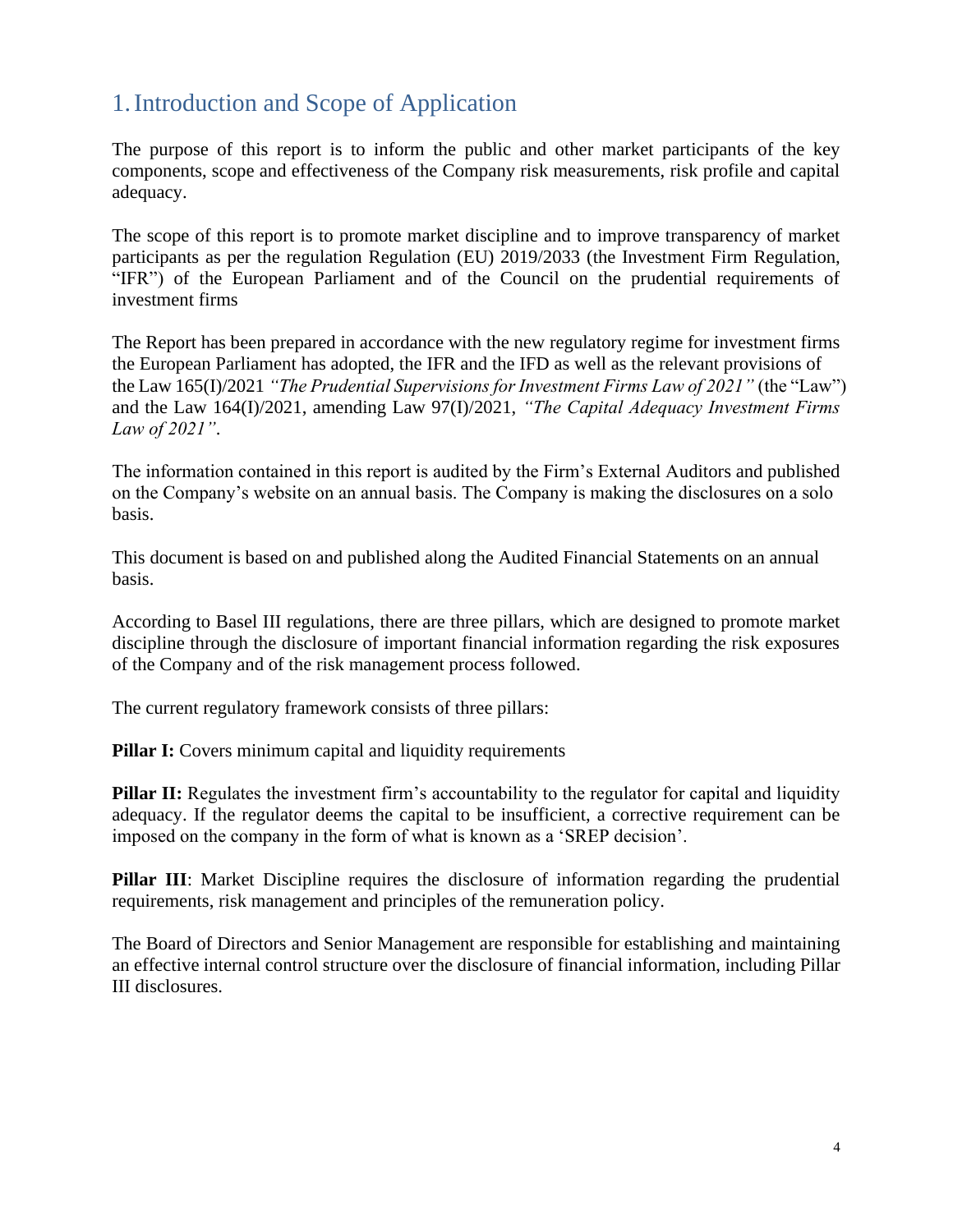## <span id="page-4-0"></span>1.1 Reporting Details

The Company reports on a Solo basis and the reporting currency is EUR.

## <span id="page-4-1"></span>1.2 Non-Material, Proprietary or Confidential Information

This document has been prepared to satisfy the Pillar III disclosure requirements set out in the CRR. The Company does not seek any exemption from disclosure on the basis of materiality or on the basis of proprietary or confidential information.

### **Definitions:**

- Go Markets Ltd: the "Company",
- Cyprus Securities and Exchange Commission: "CySEC"
- Regulation (EU) 2019/2033 ("the Investment Firm Regulation" or "IFR"),
- Directive (EU) 2019/2034 of the European Parliament and of the Council of 27 November 2019 on the prudential supervision of investment firms and amending Directives 2002/87/EC, 2009/65/EC, 2011/61/EU, 2013/36/EU, 2014/59/EU and 2014/65/EU ("the Investment Firms Directive" or "IFD")
- Frequency: The Company will be making these disclosures annually.
- Media and Location: The disclosure will be published on our website: [www.gomarkets.eu](http://www.gomarkets.eu/)
- Scope of report: The Pillar III Disclosures Report (the 'Report') is prepared on an individual (solo) basis in accordance with the disclosure requirements as laid out in Part Six of the IFR. Investment firms are required to disclose their capital resources, capital requirements, remuneration policies, practices and governance standards. The disclosures are in accordance to the audited financial statements of the Company for the year ended 31 December 2021.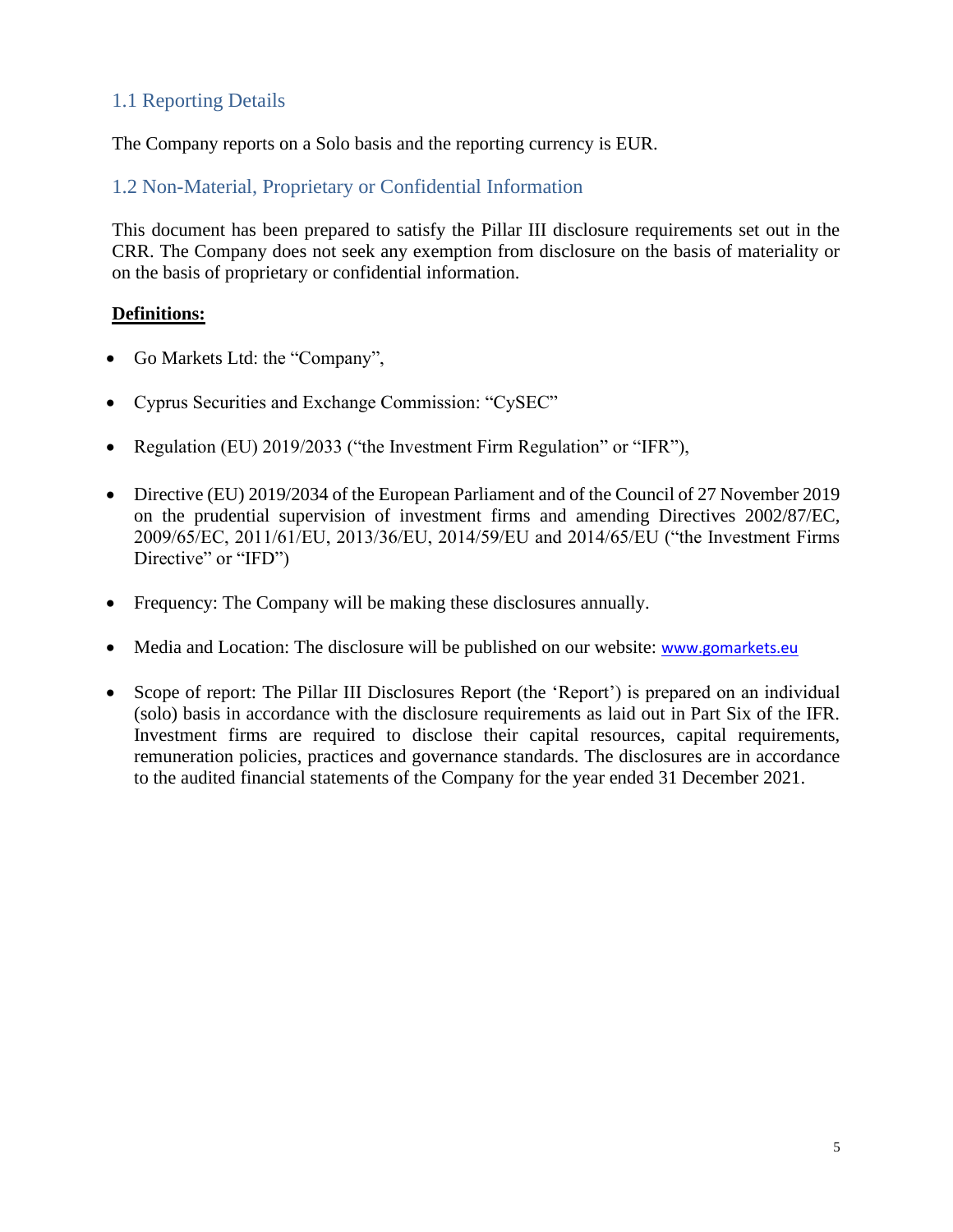# <span id="page-5-0"></span>2.Business Background

The Company was incorporated in Cyprus on the  $26<sup>th</sup>$  of January 2016 with Registration Number HE 351644, as a limited liability company under the Cyprus Companies Law, Cap. 113. Go Markets Ltd is a licensed Cyprus Investment Firm regulated by the Cyprus Securities & Exchange Commission (CySEC) with license number 322/17.

## <span id="page-5-1"></span>2.1 Group Structure

The Company does not belong in any kind of group and it operates on a solo basis.

# <span id="page-5-2"></span>2.2 Services offered by the Company / Operating Model

| <b>License Number</b>                                                                       | 369/18                                                                                                |  |
|---------------------------------------------------------------------------------------------|-------------------------------------------------------------------------------------------------------|--|
| <b>CIF Authorization date</b>                                                               | 25/04/2017                                                                                            |  |
| <b>Company Registration Number</b>                                                          | HE351644                                                                                              |  |
|                                                                                             |                                                                                                       |  |
| <b>Investment Services</b>                                                                  |                                                                                                       |  |
| Reception and transmission of orders in relation to one or more financial instruments       |                                                                                                       |  |
| <b>Execution of Orders on Behalf of Clients</b>                                             |                                                                                                       |  |
| Dealing on own account                                                                      |                                                                                                       |  |
|                                                                                             |                                                                                                       |  |
| <b>Ancillary Services</b>                                                                   |                                                                                                       |  |
|                                                                                             | Safekeeping and administration of financial instruments, including custodianship and related services |  |
| Foreign exchange services where these are connected to the provision of investment services |                                                                                                       |  |
|                                                                                             |                                                                                                       |  |
| <b>Control Functions</b>                                                                    |                                                                                                       |  |
| <b>Compliance Function</b>                                                                  | In house                                                                                              |  |
| <b>AML Function</b>                                                                         | In house                                                                                              |  |
| <b>Accounting Function</b><br>Outsourced                                                    |                                                                                                       |  |
| <b>Risk Management Function</b>                                                             | In house                                                                                              |  |
| <b>Internal Audit Function</b>                                                              | Outsourced                                                                                            |  |
| <b>External Audit Function</b>                                                              | Outsourced                                                                                            |  |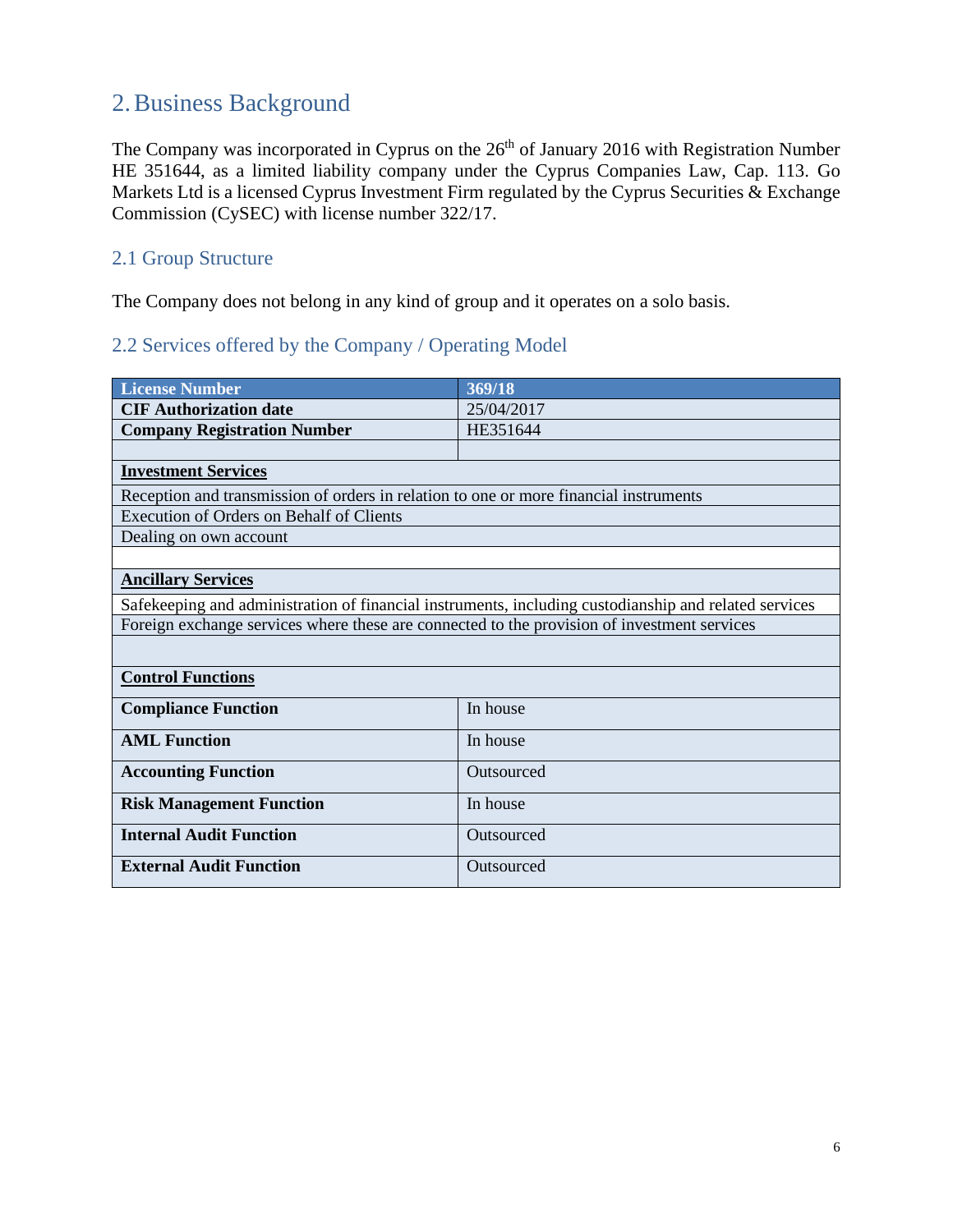# <span id="page-6-0"></span>3.Corporate Governance of the Company

# <span id="page-6-1"></span>3.1 Corporate Governance

### **Diagram of Organizational Structure as at 31st of December 2021**

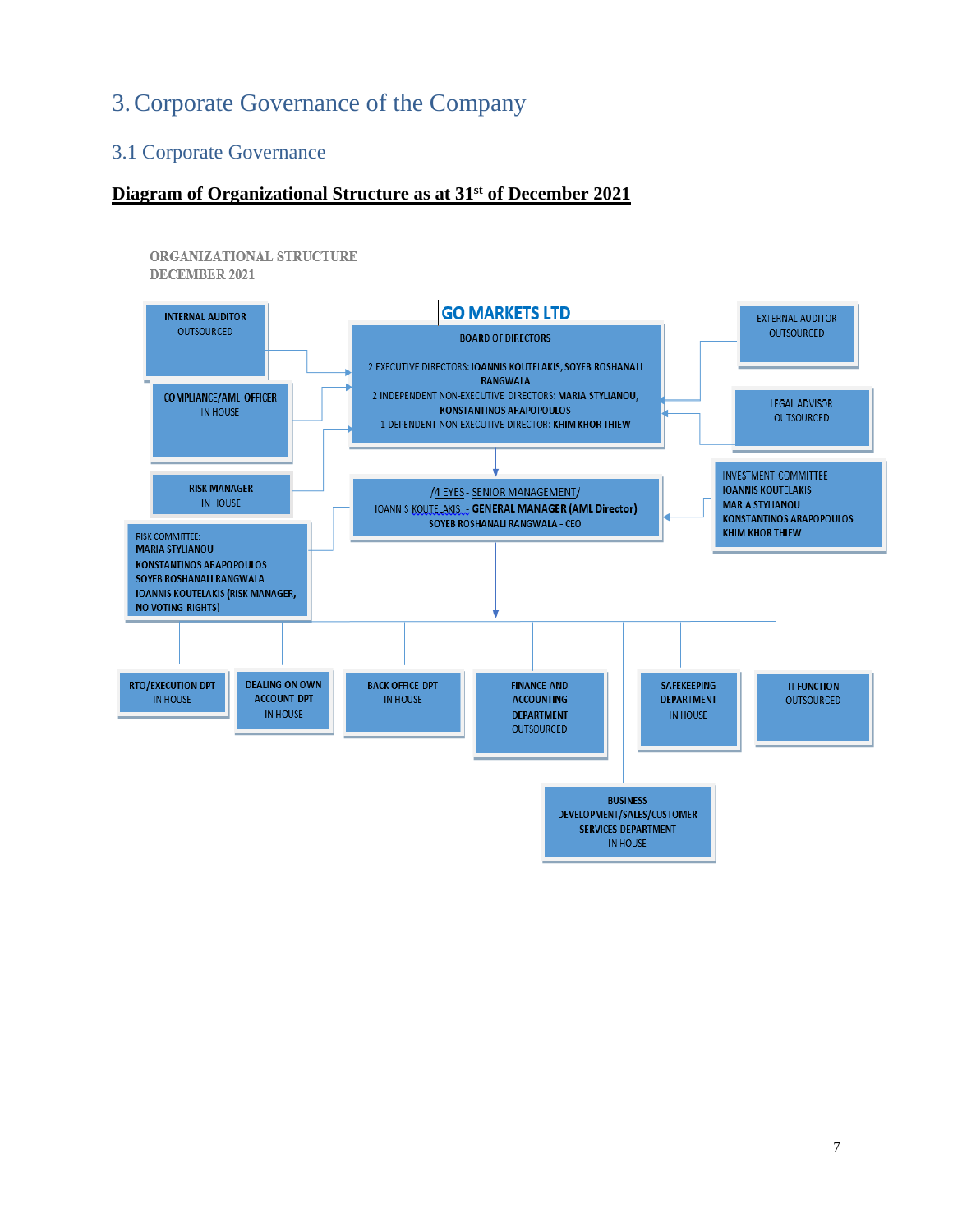## **Board of Directors**

The Board assesses and periodically reviews the effectiveness of the policies, arrangements and procedures put in place to comply with the obligations under the Law, and to take appropriate measures to address any deficiencies, set the strategy of the Company. The Board is responsible for the monitoring of the internal control mechanisms of the Company to enable prevention of activities outside the scope and strategy of the Company and the prevention of any unlawful transactions, the identification of risks, and the timely and adequately flow of information. All the supervisory functions (i.e. Compliance, AML Compliance, Risk Management and Internal

Audit) of the Company have an open line of communication with the Board in order to communicate any findings and/or deficiencies they identify in a timely manner and ensure that those will be resolved through the guidance of the management body. In addition, the Risk Management and Investment Committees are communicating their suggestions and findings to the Board, as and if necessary.

| <b>Full name of Director</b>              | <b>Position/Title / Capacity</b>              | <b>Country</b> |
|-------------------------------------------|-----------------------------------------------|----------------|
| Soyeb Roshanali                           | CEO, Executive Director, "4 eyes"             | Australia      |
| Rangwala                                  |                                               |                |
| <b>Ioannis Koutelakis</b>                 | General Manager, Executive Director, "4 eyes" | Cyprus         |
| <b>Maria Stylianou</b>                    | Non-executive Director, Independent           | Cyprus         |
| <b>Konstantinos</b><br><b>Arapopoulos</b> | Non-executive Director, Independent           | United Kingdom |
| <b>Khim Thiew Khor</b>                    | Non-executive Director, Dependent             | Australia      |

### **1. Risk Management Function:**

The Risk Manager ensures that all the different types of risks taken by the Company are in compliance with the Law and the obligations of the Company under the Law, and that all the necessary procedures, relating to risk management are in place. The Risk Manager shall report to the Senior Management of the Company.

As an addition to the above, the Company is operating a Risk Management Committee, which is responsible for monitoring and controlling the Risk Manager in the performance of his duties. Also is formed with the view to ensure the efficient management of the risks inherent in the provision of the investment services to Clients as well as the risks underlying the operation of the Company.

## **2. Compliance Function:**

The Compliance Officer of the Company has the required knowledge and expertise in order to perform his duties effectively. Moreover, the duties of the Compliance Officer are to establish, implement and maintain adequate policies and procedures designed to detect any risk of failure by the Company to comply with its obligations, and put in place adequate measures and procedures designed to minimize such risk and to enable the competent authorities to exercise their powers effectively.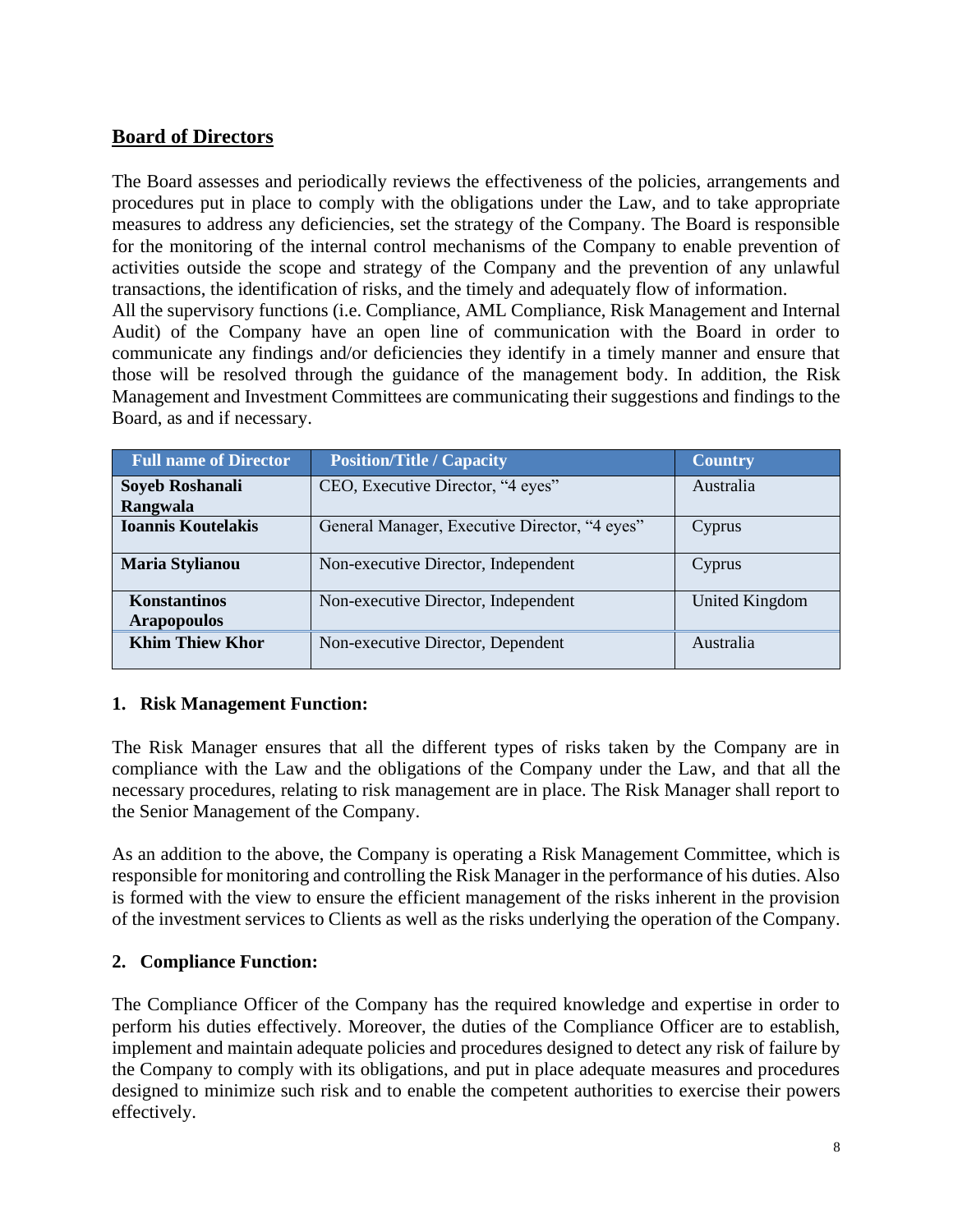### **3. Internal Audit Function:**

The Internal Auditors review and evaluate the adequacy and effectiveness of the Company's systems of internal controls and the quality of operating performance when compared with established standards on an ongoing basis. The recommendations that the Internal Auditor makes to the Senior Management and the Board regarding the internal controls and the management of the various risks that are associated with the operations, aim to secure a controlled environment in the Company.

## **4. Anti-Money Laundering Compliance Officer**

Anti-Money Laundering Officer reports directly to the Board of Directors and is responsible for:

- Ensuring implementation of the procedures described in the Company's AML Procedures Manual;
- Ensuring that Company employees attend training sessions on anti-money laundering and terrorist financing procedures;
- Ensuring that all clients' accounts must be opened only after the relevant pre-account opening due diligence and identification measures and procedures have been conducted, according to the principles and procedures set in the AML Manual;
- Compliance with high standards of anti-money laundering (AML) practice in all markets and jurisdictions in which the Company operates;
- Ensuring the implementation of the "know your client" procedures of the Company;
- Gathering information with regards to the new customers of the Company;
- Analysing the customers' transactions;
- Continuous improvement of the existing control procedures;
- Providing a written annual report to the Board of Directors on the matters of own responsibility, indicating in particular whether the appropriate remedial measures have been taken in the event of any deficiencies.

The corporate governance of the Company regarding risk management is considered adequate through the establishment of an effective risk oversight structure. The internal organisational controls are in place to safeguard that the Company accelerate the ability to identify, assess and mitigate the relevant risks. Also, the aim of the Company and in general the risk management function is to quickly recognize potential adverse events, be more proactive and forward looking and establish the appropriate risk responses were deemed necessary and at all times to comply with the relevant legislation

## <span id="page-8-0"></span>3.2 Recruitment Policy

Recruitment of Board members combines an assessment of both technical capability and competency skills referenced against the Company's regulatory and operational framework. It seeks to resource the specific experience and skills needed to ensure the optimum blend (diversity) of individual and aggregate capability having regard to the Company's long-term strategic plan.

The persons proposed for appointment to the Board should commit the necessary time and effort to fulfil their obligations. Prior to their appointment the proposed persons should obtain the approval of the Commission. Main factors influencing the decision to propose the appointment of potential Directors include: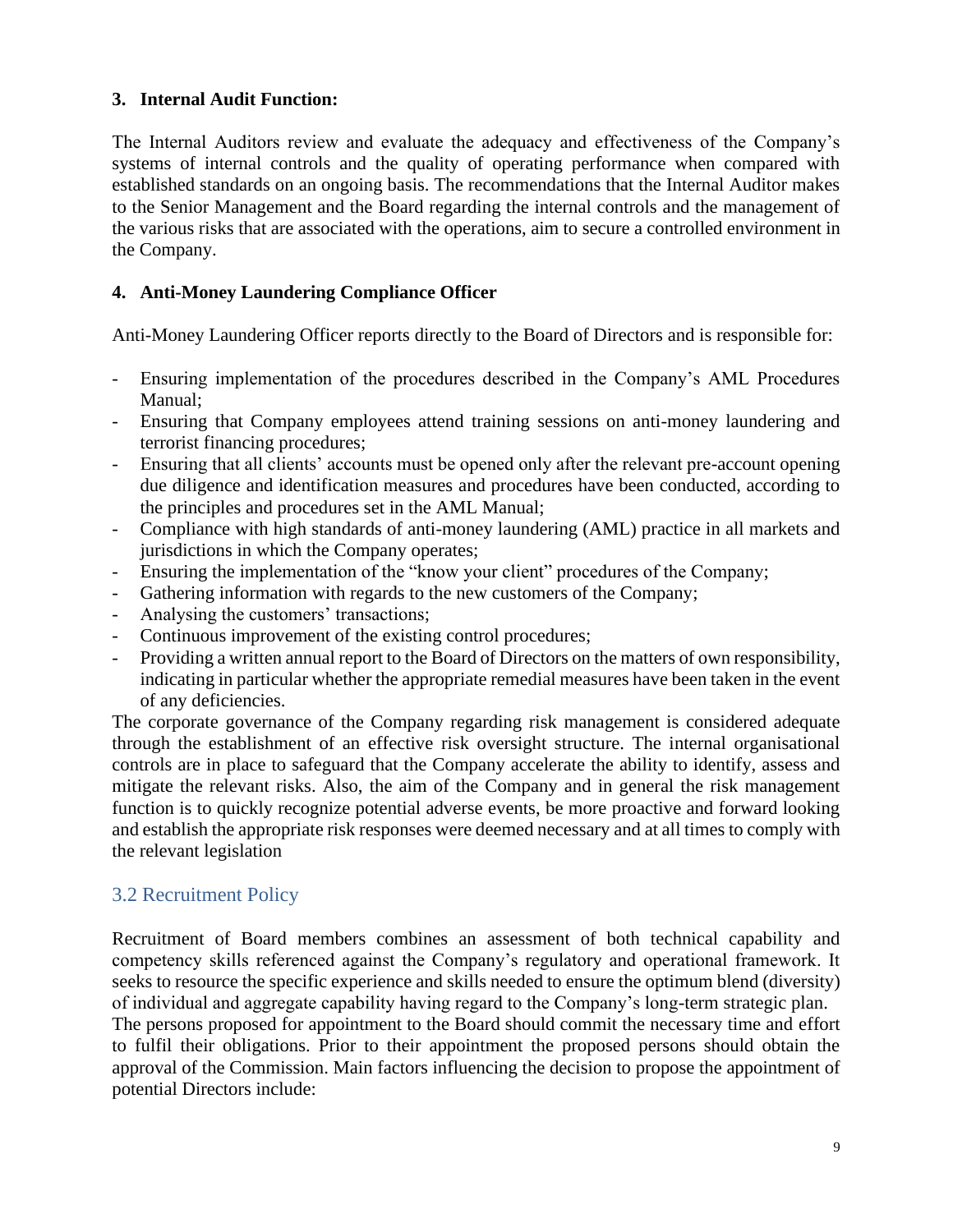- Integrity and honesty;
- High business acumen and judgment;
- Knowledge of financial matters including understanding of financial statements and important financial ratios;
- Knowledge and experience relevant to financial institutions;
- Risk Management experience; and
- Specialized skills and knowledge in finance, accounting, law, or related subject.

## <span id="page-9-0"></span>3.3 Number of Directorships held by members of the Board

As per Article 9(4) of the Law, the numbers of directorships which may be held by a member of the Board of Directors at the same time shall take into account individual circumstances and the nature, scale and complexity of the CIF's activities. Unless representing the Republic, members of the Board of Directors of a CIF that is significant in terms of its size, internal organization and the nature, the scope and the complexity of its activities shall not hold more than one of the following combinations of directorships at the same time:

- a) One executive directorship with two non-executive directorships;
- b) Four non-executive directorships

In addition to the above, the following shall count as a single directorship:

- a) executive or non-executive directorships held within the same group
- b) executive or non-executive directorships held within:
	- (i) institutions which are members of the same institutional protection scheme, provided that the conditions set out in Article 113, paragraph (7) of Regulation (EU) No 575/2013 are fulfilled; or
	- (ii) undertakings (including non-financial entities) in which the CIF holds a qualifying holding.

| <b>Full name of Director</b> | <b>Position / Title / Capacity</b> | # Executive | # Non-Executive |
|------------------------------|------------------------------------|-------------|-----------------|
| <b>Ioannis Koutelakis</b>    | Executive Director, "4 eyes"       |             |                 |
| Soyeb Roshanali              | Executive Director, "4 eyes"       |             | 6               |
| Rangwala                     |                                    |             |                 |
| <b>Maria Stylianou</b>       | Non-executive Director,            |             |                 |
|                              | Independent                        |             |                 |
| Konstantinos                 | Non-executive Director,            |             |                 |
| <b>Arapopoulos</b>           | Independent                        |             |                 |
| <b>Khim Thiew Khor</b>       | Non-executive Director,            |             | 6               |
|                              | Dependent                          |             |                 |

The Board members of the Company hold the following directorships to other entities:

## <span id="page-9-1"></span>3.4 Diversity Policy

Diversity is increasingly seen as an asset to organizations and linked to better economic performance. It is an integral part of how we do business and imperative to commercial success. The Company recognizes the value of a diverse and skilled workforce and is committed to creating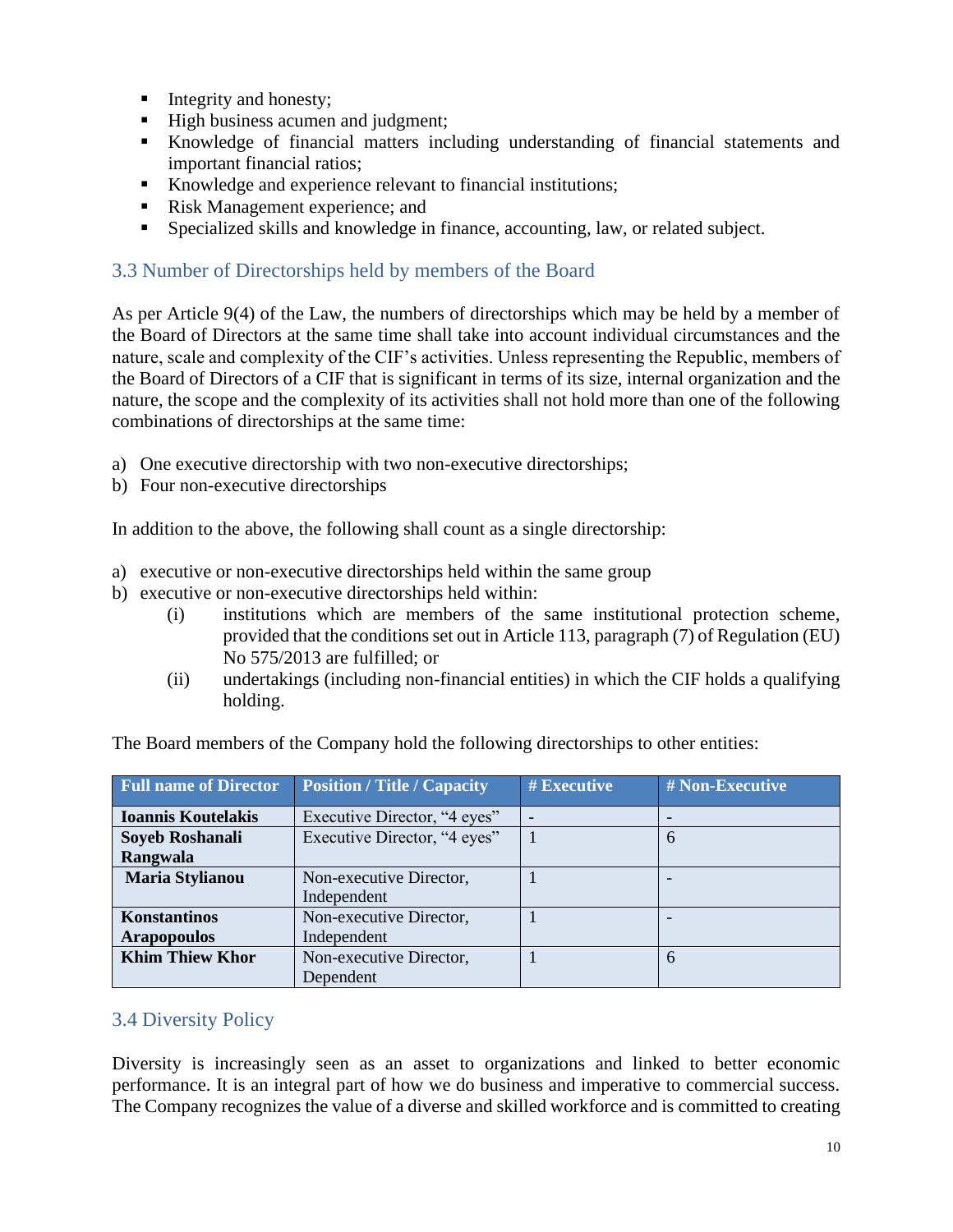and maintaining an inclusive and collaborative workplace culture that will provide sustainability for the organization into the future.

The Company recognizes the benefits of having a diverse Board of Directors which includes and makes use of differences in the skills, experience, background, race and gender between directors. A balance of these differences will be considered when determining the optimum composition of the Board of Directors.

## <span id="page-10-0"></span>3.5 Risk Management Committee

The Company, due to its size, scale and complexity has established a Risk Management Committee in order to better handle the risks that arise from its operations.

The Risk Management Committee is a committee appointed by the Board of Directors to review the Company's system of risk management. The Risk Management Committee is formed with the purpose of ensuring the efficient management of the risks inherent in the provision of the investment services to Clients as well as the risks underlying the operation of the Company.

The Risk Management Committee, which reports directly to the Board of Directors, consists of 3 participants and during 2021 two meetings were held.

The role of the Risk Management Committee is essential to:

- ensure the efficient management of the risks inherent in the provision of the investment services to clients;
- monitor the risks underlying the operation of the Company;
- be responsible for monitoring and controlling the associated risks;
- identifying additional risks that the Company is/may exposed to;
- sets and monitors risk limits and other mitigation measures;
- evaluates the adequacy and effectiveness of controls in place for managing the risks;
- adopts necessary actions;

The Risk Management Committee bears the responsibility to monitor the adequacy and effectiveness of risk management policies and procedures that are in place, the level of compliance by the Company and its relevant persons with the policies and procedures adopted, as well as the adequacy and effectiveness of measures taken to address any deficiencies with respect with those policies and procedures that are in place, including failures by the Company's relevant persons to comply with those policies and procedures.

### <span id="page-10-1"></span>3.6 Reporting and Information Flow

The Company has established a risk-related informational flow to the Board of Directors to be in line with the requirements set out in the Law and subsequent Directives. Details of the major reports submitted to the Board are presented in the table below:

| <b>Report Name</b>                            | <b>Responsible</b><br><b>Person</b> | <b>Recipient</b> | <b>Frequency</b> | <b>Date</b> |
|-----------------------------------------------|-------------------------------------|------------------|------------------|-------------|
| Annual<br>Compliance<br><b>Report</b>         | Compliance Officer                  | BoD, CySEC       | Annual           | 30/04/2022  |
| <b>Annual Internal</b><br><b>Audit Report</b> | Internal Auditor                    | BoD, CySEC       | Annual           | 30/04/2022  |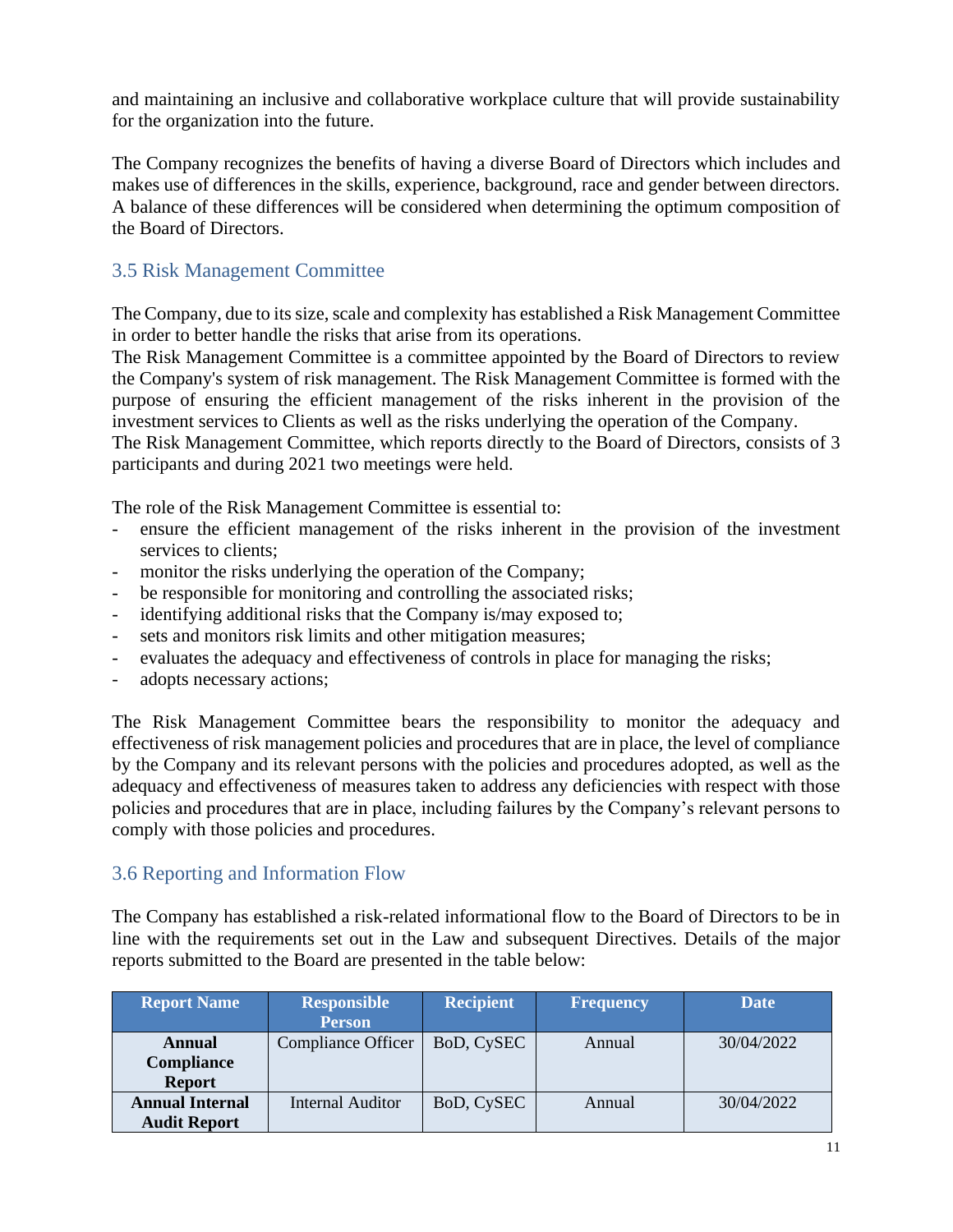| <b>Annual Risk</b>      | <b>Risk Manager</b>     | BoD, CySEC   | Annual    | 30/04/2022 |
|-------------------------|-------------------------|--------------|-----------|------------|
| <b>Management</b>       |                         |              |           |            |
| <b>Report</b>           |                         |              |           |            |
| <b>Annual Anti-</b>     | <b>AML</b> Compliance   | BoD, CySEC   | Annual    | 31/03/2022 |
| <b>Money</b>            | Officer                 |              |           |            |
| Laundering              |                         |              |           |            |
| Compliance              |                         |              |           |            |
| <b>Report</b>           |                         |              |           |            |
| <b>Pillar III</b>       | <b>Risk Manager</b>     | BoD,         | Annual    | 30/04/2022 |
| <b>Disclosures</b>      |                         | CySEC,       |           |            |
| (Market Discipline      |                         | Public       |           |            |
| and Disclosure          |                         |              |           |            |
| <b>Financial</b>        | <b>External Auditor</b> | BoD, CySEC   | Annual    | 30/04/2022 |
| <b>Reporting</b>        |                         |              |           |            |
| <b>Capital Adequacy</b> | Risk Manager /          | Senior       | Quarterly | 11/05/2021 |
| <b>Reporting</b>        | Accounting              | Management,  |           | 11/08/2021 |
|                         |                         | CySEC        |           | 11/11/2021 |
|                         |                         |              |           | 11/02/2022 |
| <b>Quarterly Risk</b>   | Risk Manager /          | <b>CySEC</b> | Annual    | 30/06/2021 |
| <b>Statistics</b>       | Accounting              |              |           |            |
| <b>Risk Based</b>       | Risk Manager /          | <b>CySEC</b> | Annual    | 18/06/2021 |
| <b>Supervision</b>      | Accounting              |              |           |            |
| <b>Framework</b>        |                         |              |           |            |
| <b>Prudential</b>       | Risk Manager /          | <b>CySEC</b> | Quarterly | 03/05/2021 |
| <b>Supervision</b>      | Accounting              |              |           | 31/07/2021 |
| <b>Information</b>      |                         |              |           | 31/10/2021 |
|                         |                         |              |           | 31/01/2022 |

# <span id="page-11-0"></span>4.Risk Management

Risk Management is "the systematic application of management policies, procedures and practices to the tasks of establishing the context, identifying, analyzing, assessing, treating, monitoring and communicating".

It is an iterative process that, with each cycle, can contribute progressively to organizational improvement by providing management with a greater insight into risks and their impact.

There is a formal structure for monitoring and managing risks across the Company comprising of detailed risk management frameworks (including policies and supporting documentation) and independent governance and oversight of risk.

To ensure effective risk management the Company has adopted the "three lines of defense" model of governance with clearly defined roles and responsibilities.

**First line of defense:** Managers are responsible for establishing an effective control framework within their area of operations and identifying and controlling all risks so that they are operating within the organizational risk appetite and are fully compliant with Company policies and where appropriate defined thresholds.

**Second line of defense:** the Risk Management Function is responsible for proposing to the Board appropriate objectives and measures to define the Company's risk appetite and for devising the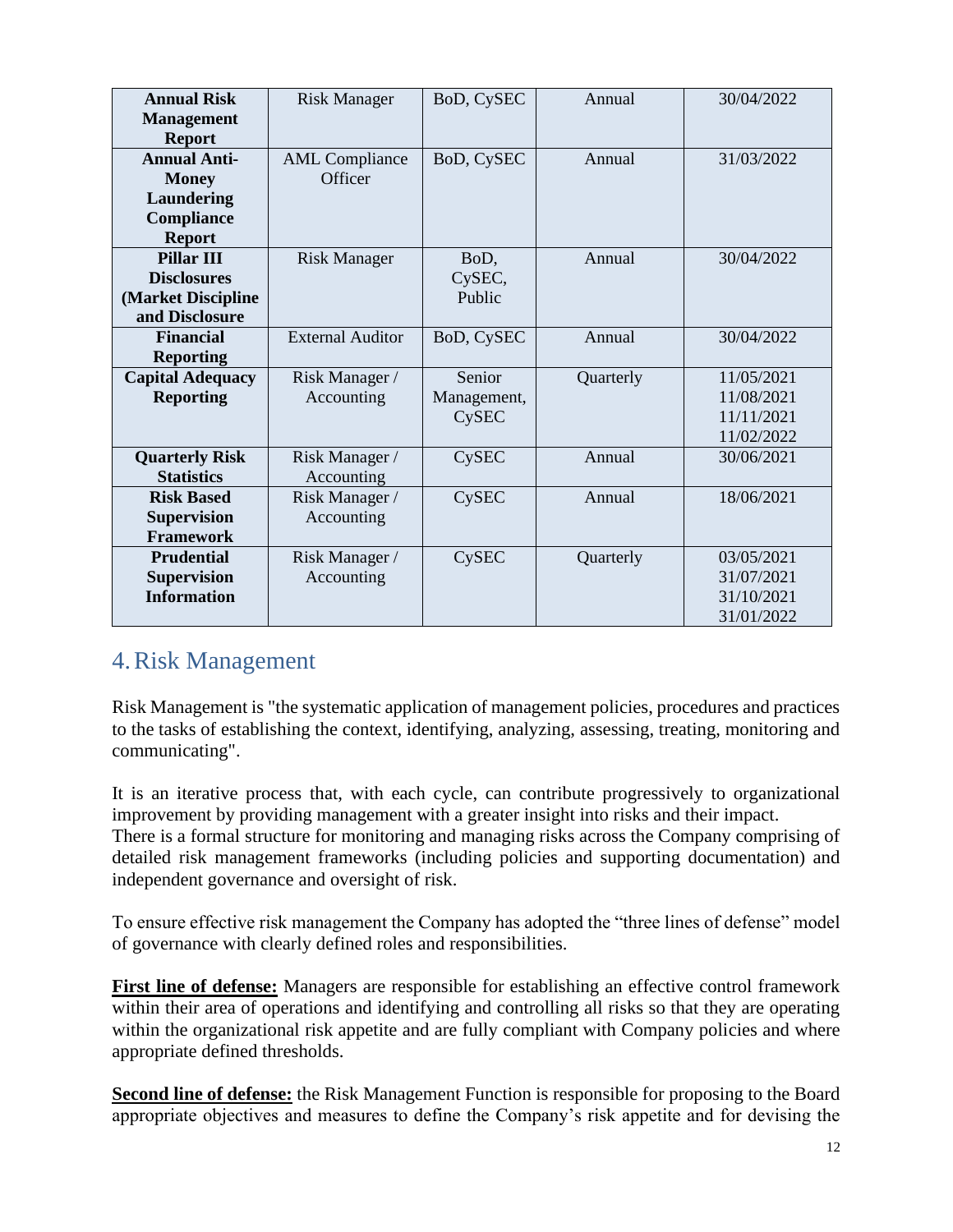suite of policies necessary to control the business including the overarching framework and for independently monitoring the risk profile, providing additional assurance where required. Risk will leverage their expertise by providing frameworks, tools and techniques to assist management in meeting their responsibilities, as well as acting as a central coordinator to identify enterprise wide risks and make recommendations to address them.

**Third line of defense**: comprises the Internal Audit Function which is responsible for providing assurance to the Board and senior management on the adequacy of design and operational effectiveness of the systems of internal controls

## <span id="page-12-0"></span>4.1 Risk Management Process

The Company adopted and implemented its risk management process in order to create a robust and standardized procedure to manage each identified risk. The risk management process is an ongoing and cyclical process which enables the Risk Management function to set the risk tolerance levels and also how the risks will be identified, assessed, controlled and managed.

The risk management cyclical process of the Company contains six steps which every one of them has its significance. All the steps need to be considered, in order to apply an appropriate and effective risk management process for each risk exposure.



## **Continuous Risk Management Process**

# **Step 1 – Set Strategy/Objectives**

At the board level, strategic risk management is a necessary core competency. The Company should set, approve and establish risk management strategy/objectives regarding its risk appetite/tolerance levels in order to proceed with the appropriate action for each identified risk exposure. The Senior Management and the Board of Directors should take a proactive approach in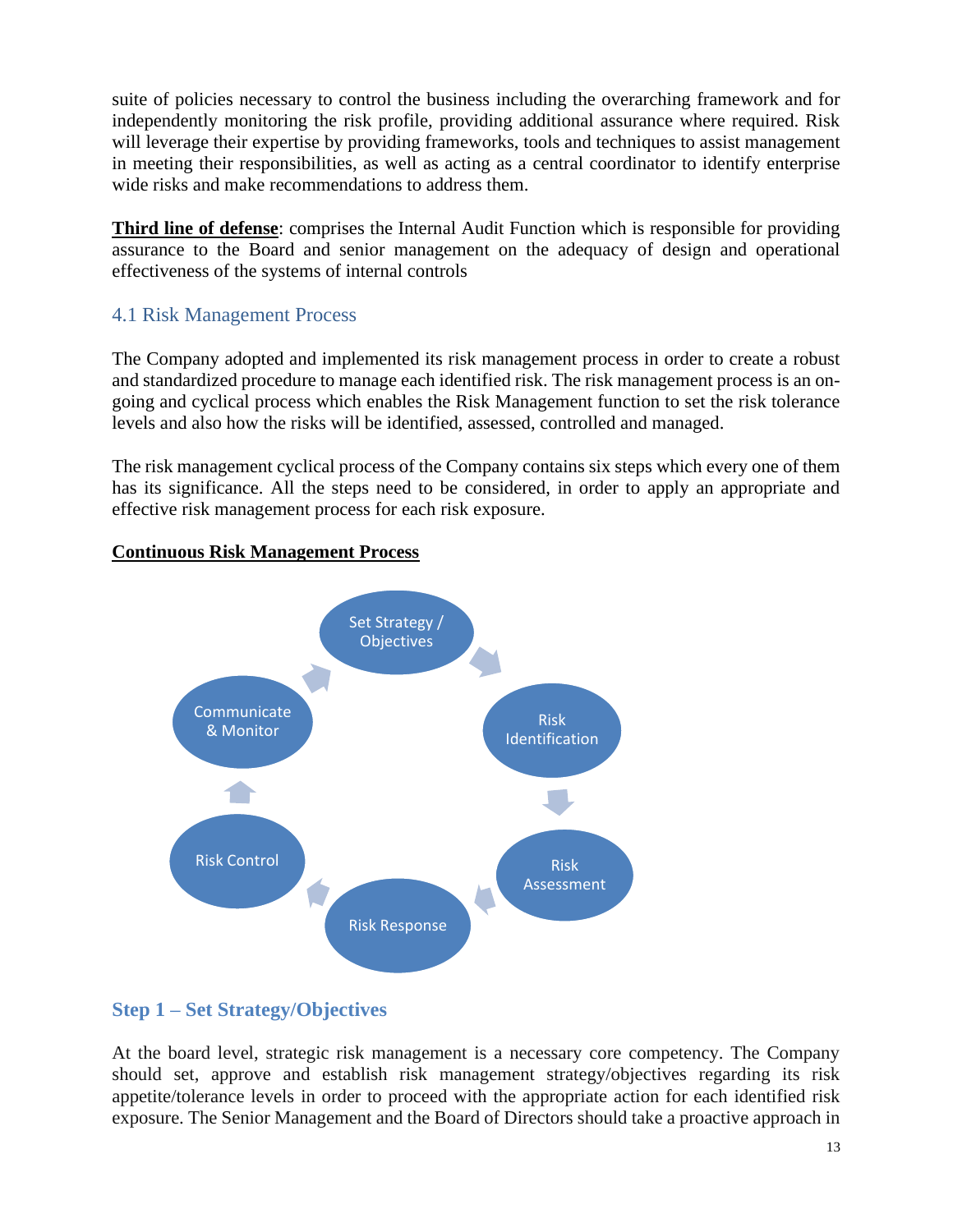order to achieve the Company's goal to further develop the risk management capabilities. By establishing appropriate strategies and objectives regarding risk exposures, the Company will avoid unpleasant events which may harm its operations.

## **Step 2 – Risk Identification**

Without clear objectives it is impossible to identify events that might give rise to risks that could impede the accomplishment of a particular strategy or objective. Risk identification is the most important process in the risk management planning. Risk identification determines which risks might affect the operations of the Company. While each risk captured, it is important for senior management and the Board of Directors to focus and prioritized on the key risks. This prioritization is accomplished by performing the risk assessment. The risk identification process is performed on an-ongoing basis in order to safeguard the operations of the Company to upcoming disrupting events. There are some techniques for identifying risk such as the brainstorming, SWOT analysis, scenario analysis, facilitated workshops etc. The risks that may be identified, include, but are not limited to, credit, market, operational, conduct, reputational and compliance risk.

## **Step 3 – Risk Assessment**

The first activity within the risk assessment process is to develop a common set of assessment criteria to be deployed across business units and corporate functions. Assessing risks consists of assigning values to all the identified risk exposures of the Company. Thus, the risk assessment is performed by considering the probability of a risk occurrence and the impact of this risk on the achievement on the set objectives.

However, risks do not exist in isolation. Often there are risk interactions, which at the beginning a risk exposure may can be seen as insignificant, but as they interact with other events and conditions, they may cause great damage to the Company's operation.

## **Step 4 – Risk Response**

The results of the risk assessment process then serve as the primary input to risk responses whereby response options are examined according to the risk appetite of the Company. The main objective of the Company is to mitigate the risk exposures affecting its operations, whatever their risk category. For example, if the impact of a risk is considered as high, then an immediate action should be taken. For each risk category, there is an appropriate response. Each risk and related response should be assigned to the manager who is responsible for the area affected by the risk. The action taken to respond to a risk exposure should be determined and documented which is an essential part of the risk response process.

## **Step 5 – Risk Control**

Having identified the risk exposures of the Company, assessed them and the appropriate response has been determined, then the Risk Manager has to review the existing controls and all hazards must be managed before harm the operations of the Company. The management of risks in the Company requires mitigating risks so far as reasonably practicable. All risk exposures that have been assessed should be dealt with, in order of priority. The most effective control options should be selected to mitigate risks. The hierarchy of controls is determined by the category of each risk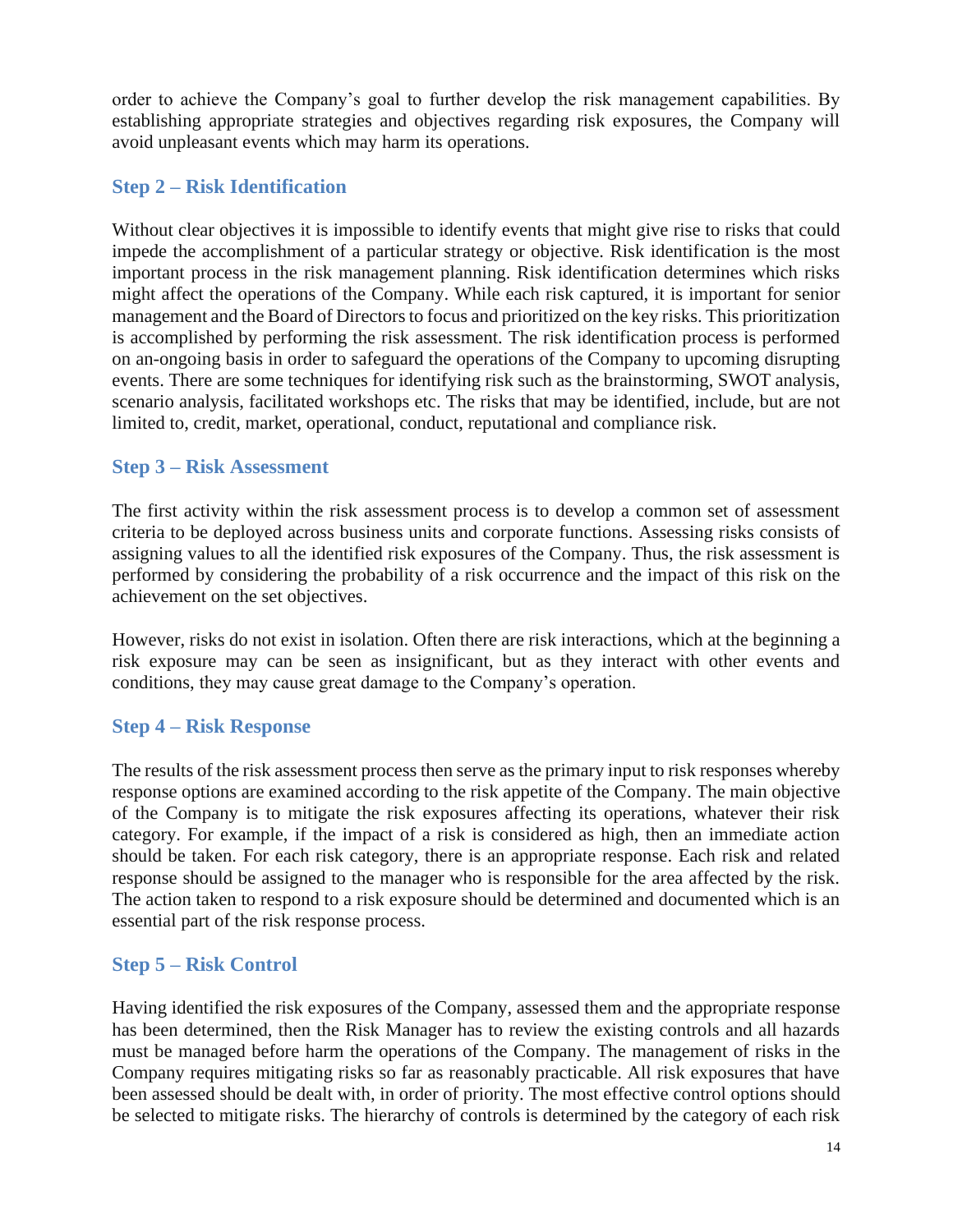exposure according to the Risk Matrix of the Company. This should be used to determine the most effective controls.

An essential component of the risk assessment is to first set a benchmark for the Company's Risk Appetite. The Company's risk appetite is governed firstly by the regulatory requirements imposing the Company to have at least an 100% Total Capital Ratio, and in all cases to have own funds more or equal to the sum of its capital requirements, and more than the Company's initial capital.

The Company accepts risks rated A and B while risks having a score C and D are interpreted as material and are considered to fall outside the Company's Risk Appetite. In such cases, further analysis is undertaken, on whether additional capital or controls are more appropriate to be added, so as for the risk to be mitigated and returned into the Company's risk appetite.

## **Step 6 – Communicate and Monitor**

Risk identification, risk assessment, risk response and control are an on-going process. Therefore, regularly review the effectiveness of Company's risk assessment and control measures is an essential part of the risk management function. The Risk Manager has to ensure that the significant risks remain within the acceptable risk levels that emerging risks and gaps are identified and that risk response and control activities are adequate and appropriate. Indicators that fall outside of acceptable risk levels should be escalated with appropriate action plans to bring the risk back within established risk levels. Those risks that still remain above acceptable risk levels should be considered by the Board for their approval of any necessary resolution strategies. This activity will form the basis for reporting to the Board and on-going monitoring by management.

The monitoring process is an essential part of the risk management activities, which creates a "safety net" on the operations of the Company. Thus, the Risk Management Committee and the Internal Audit of the Company play an important oversight role in confirming that management is monitoring and managing risks in accordance with established levels. The Risk Manager shall communicate to the senior management and the Board of Directors, the findings of each committee regarding the risk exposures in order to mitigate them which is the main objective of the Company. The level of risk is analyzed by combining estimates of likelihood (table 1) and consequences (table 2), to determine the priority level of the risk (table 3).

## <span id="page-14-0"></span>4.2Risk Appetite

The Risk Appetite of the Company is the level of risk, by type and by business that the Company is prepared to incur given its strategic targets and is one of the strategic oversight tools available to the Management body. Risk appetite is generally expressed through both quantitative and qualitative means and should consider extreme conditions, events and outcomes

The Risk appetite framework is defined as the overall approach, including policies, processes, controls, and systems through which risk appetite is established, communicated, and monitored. Moreover, it includes a risk appetite statement, risk limits, and an outline of the roles and responsibilities of those overseeing the implementation and monitoring the Risk appetite framework. The Risk appetite framework should consider material risks to the financial institution, as well as to the institution's reputation.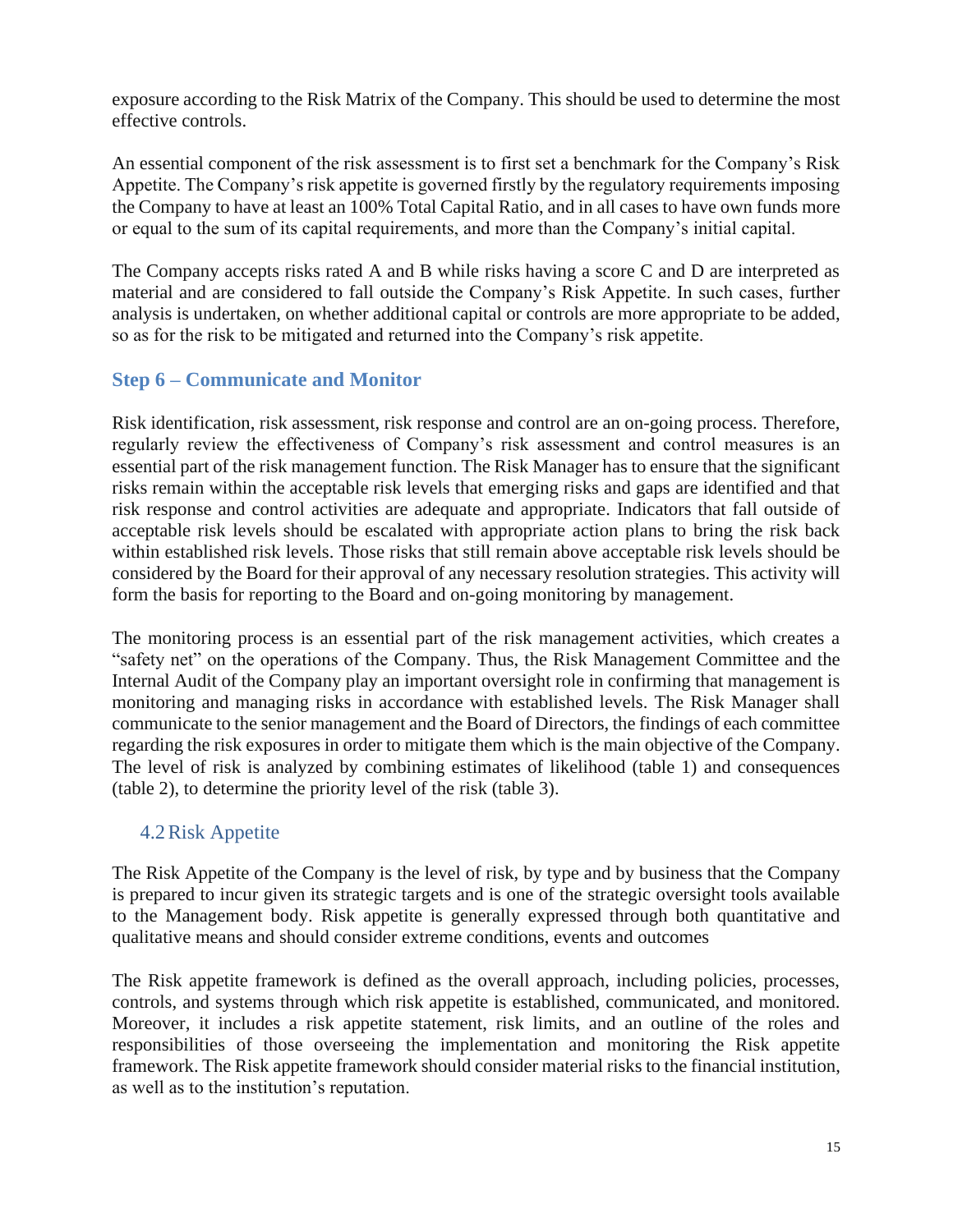Essential indicators for determining the Risk Appetite are regularly monitored over the year to detect any events that may result in unfavourable developments on the Company's risk profile. Such events may give rise to remedial action, up to the deployment of a recovery plan in the most severe cases.

The Company is assessing its risk appetite in respect to investing and to managing business and operational activities while the Company's Risk Appetite Statement is prepared by the Risk Manager and approved by the Board of Directors. The Board approves the Company's corporate strategy, business plans, budget, long term plan and ICARA. The Company employs mitigation techniques defined within the Company's policies, to ensure risks are managed within its Risk Appetite.

Once IFR came into force in 2021, we have revised our regulatory appetite levels as per the below tables taking into consideration the revised capital requirements:

### **Revised Risk Appetite levels in response to IFR changes**

|                      | <b>Total Capital Ratio</b> |
|----------------------|----------------------------|
| Well Above the limit | $>150\%$                   |
| At the limit         | $100\% - 150\%$            |
| Below the limit      | $< 100\%$                  |

|                      | Own Funds           |
|----------------------|---------------------|
| Well Above the limit | >900,000            |
| At the limit         | $750,000 - 900,000$ |
| Below the limit      | < 750,000           |

|                      | Common Tier 1 |
|----------------------|---------------|
|                      | Ratio         |
| Well Above the limit | $> 80\%$      |
| At the limit         | $56\% - 80\%$ |
| Below the limit      | $< 56\%$      |

|                      | <b>Additional Tier 1</b><br>Ratio |
|----------------------|-----------------------------------|
| Well Above the limit | >100%                             |
| At the limit         | $75\% - 100\%$                    |
| Below the limit      | $< 75\%$                          |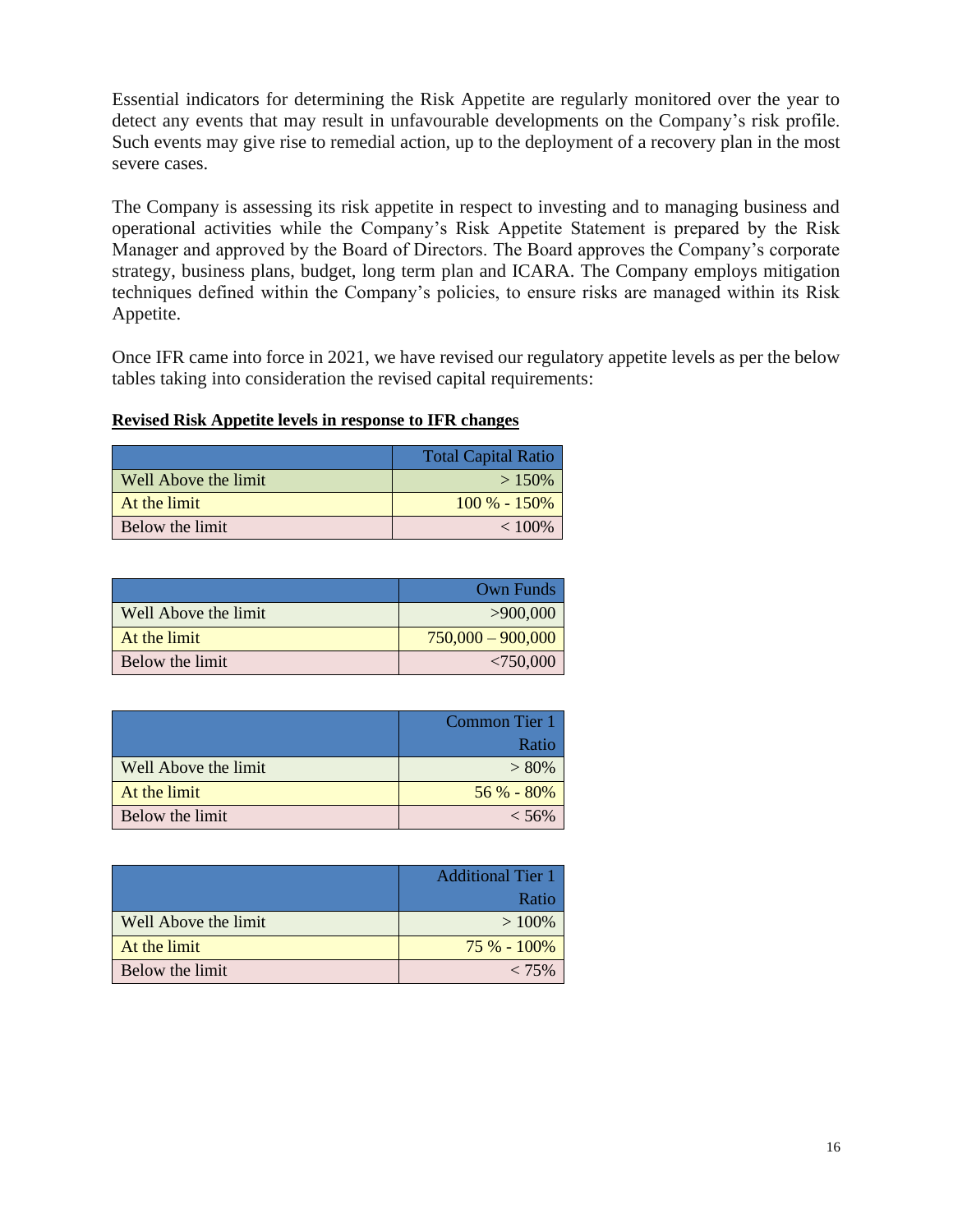# <span id="page-16-0"></span>5. Prudential requirements /Classification

The IFD and IFR entered into force on 26 July 2021, introducing a new classification system for investment firms, based on their activities, systemic importance, size and interconnectedness. All investment firms are classified as Class 1, 2 or 3 Investment Firms.

Class 1 Investment Firms are the largest and most interconnected investment firms, with risk profiles similar to those of significant credit institutions, have equal treatment with credit institutions in the sense of a level playing field accordingly and they will fall entirely under the Regulation EU) No 575/2013 ("CRR").

Investment Firms categorized as Class 2 and Class 3 will have the most impact from the new prudential framework as, the capital requirements, reporting requirements and internal governance policies are subject to the provisions of IFR/IFD.

CIFs that meet all of the below criteria are categorised as Class 3 Investment Firms while when they exceed any of the following specific size thresholds, they are categorised as Class 2 Investment Firms.

| <b>Control Functions</b>                                           | <b>Thresholds</b>                      |
|--------------------------------------------------------------------|----------------------------------------|
| <b>Assets Under Management</b>                                     | $\leq \in$ 1.2 billion                 |
| Client orders handled – cash trades                                | $\leq \epsilon$ 100 million per        |
|                                                                    | day                                    |
| <b>Client orders handled - derivative trades</b>                   | $\leq$ billion per day                 |
| Assets safeguarded and administered                                | zero                                   |
| <b>Client Money Held</b>                                           | zero                                   |
| On and off-balance sheet total                                     | $\leq \text{\textsterling}100$ million |
| Total annual gross revenue from investment services and activities | $\leq$ $\epsilon$ 30 million           |

Further to the above, the Company is categorized as a Class 2 Investment Firm since it does not meet all of the above criteria and as such it should maintain own funds of at least the higher between:

### **A. Permanent minimum capital requirement**

The permanent minimum capital requirement of the Company is  $\epsilon$ 750k since it is authorized to provide the investment service of *"dealing on own account" but its authorized to provide the investment services of "reception, transmission and execution of orders"*

### **B. Fixed overhead requirements**

The Fixed Overheads Requirement is calculated as one quarter  $(\frac{1}{4})$  of the previous year fixed expenses (based on audited figures).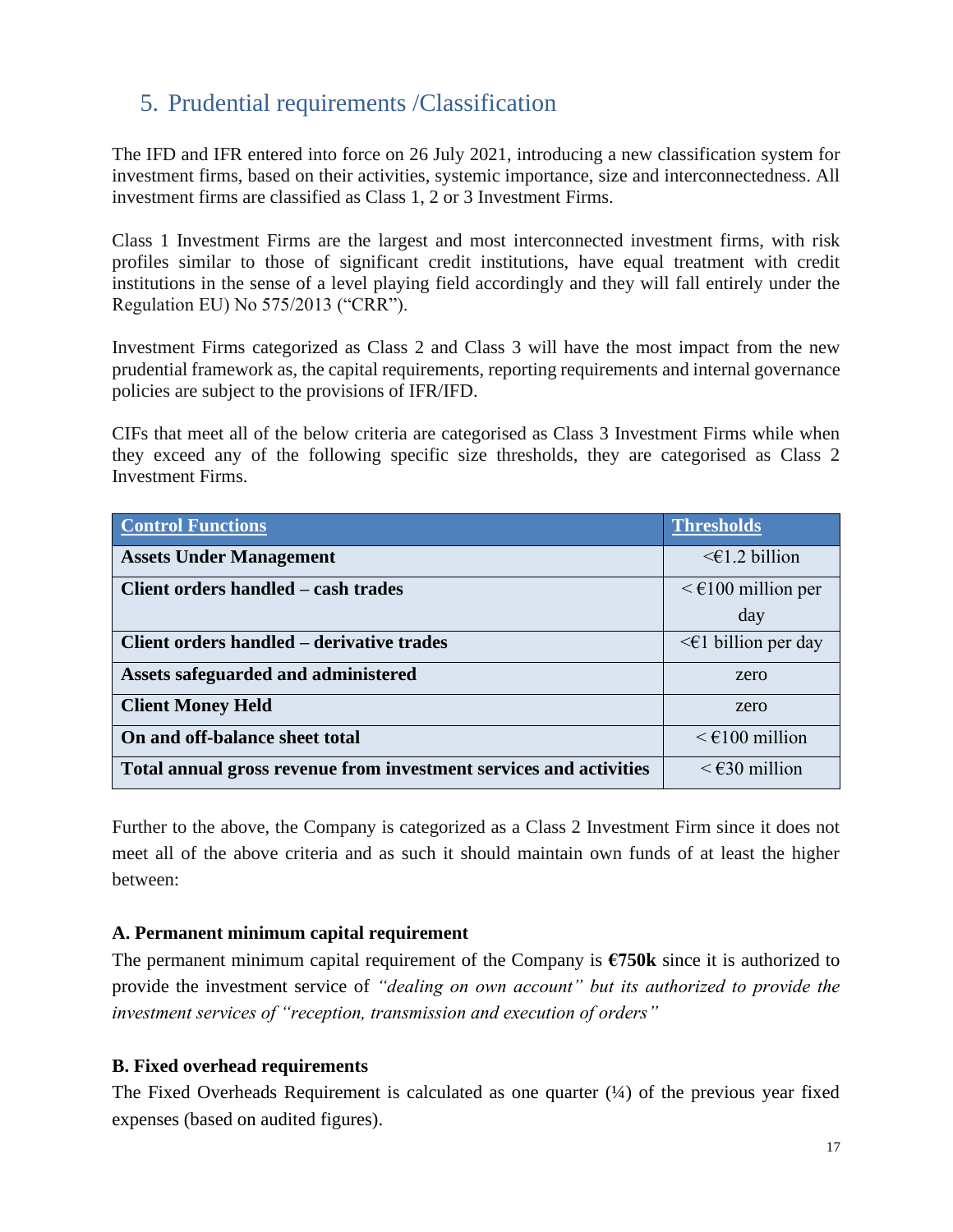## **C. K-Factors requirement**

The new K-Factors are quantitative indicators that reflect the risk that the new prudential regime intends to address. Specifically, capital requirements from applying the K-factors formula (pursuant to Article 15 of the IFR) is the sum of Risk to Client ('RtC'), Risk to Market ('RtM') and Risk to Firm ('RtF') proxies.

## **Pillar I**

The Company meets the capital requirements, reporting requirements and it has internal governance policies as per the new prudential framework.

In line with the above and according to Article 9 of the Regulation 2019/2033, a CIF shall at all times satisfy the below own funds requirements. Also, Company's capital adequacy ratios as of end-2021 based on managerial financial statements were as shown in the table below.

|                                | <b>Minimum requirements <math>(\% )</math></b> | <b>GO MARKETS LTD %</b> |
|--------------------------------|------------------------------------------------|-------------------------|
| Tier 1 Ratio                   | 56                                             | 104.52                  |
| <b>Additional Tier 1 Ratio</b> |                                                | 104.52                  |
| <b>Tier 2 Ratio</b>            | 100                                            | 104.52                  |

The Company did not breach any of the minimum capital ratios mentioned above.

The Board of Directors, as well as the Head of Risk Department, monitor the reporting requirements and have policies and procedures in place to help meet the specific regulatory requirements. This is achieved through the preparation of accounts to monitor the financial and capital position of the Company.

## **ICAAP – Pillar II**

The Company has in place an Internal Capital Adequacy Assessment Process (ICAAP). Together with this ICAAP Report and the subsequent Supervisory Review and Evaluation Process (SREP) from CySEC, fall within the scope of the Pillar 2 rule as set and discussed in the Basel III Capital Accord of the Bank of International Settlements (BIS) and also in CySEC's Directive DI144-2014- 14 for the Prudential Supervision of Investment Firms (hereinafter, the "Directive").

The ICAAP ensures that the Company:

- appropriately identifies, measures, aggregates and monitors the risks incurred by the Company,
- keeps a capital coverage determined by internal regulations that is sufficient for the fundamental risks the Company is exposed to,
- has an adequate risk management system, which continuously improves in accordance with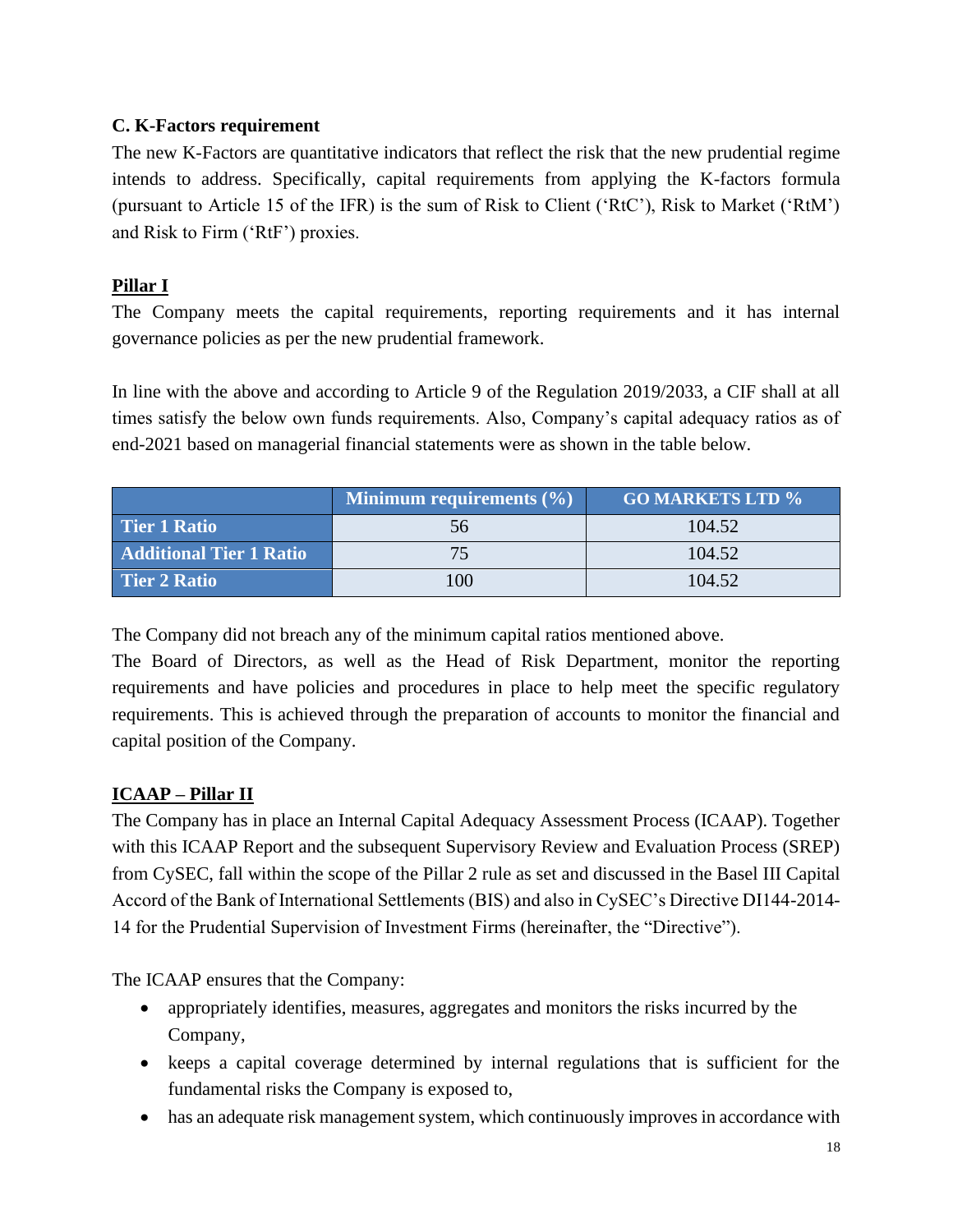the risk factors identified

The Company's ICAAP can be described as the foundation of the Company's operations, which comprises as well as aligns:

- the Company's Risk Management System (Risk Management Committee, Risk Management systems and processes in place, such as limits as well as ways to monitor their implementation, regulatory Pillar 1 capital adequacy calculations and subsequent reporting to CySEC, etc.),
- the Company's overall Corporate Governance Framework, Board of Directors of the Company (hereinafter, the 'Board'), Senior Management (4-Eyes Principle), a welldefined and updated organizational structure, documented reporting lines between the various departments, etc.),
- the Company's Internal Control system (an independent Internal Auditor performing a constructive inspection with the outcome of its reported findings and recommendations to the Board, at least annually),
- the definition of the Company's financial budget and corporate strategy, and their alignment with the Company's available capital and the risks faced.

The Company during 2021 has chosen to follow the Pillar 1 plus, minimum capital requirement approach, i.e. the Company takes as a starting point the minimum capital calculated under Pillar 1, re-assesses the overall risk environment to identify and quantify uncontrolled/material risks, and subsequently decides on the allocation of additional capital or the imposing of additional controls, or a combination of both.

The Company's ICAAP, as defined within the applied Pillar 1 plus minimum capital requirement approach, has revealed that the Company has the additional regulatory capital which is considered adequate for the risks that the company incurs within its business and organizational processes, as defined within the Pillar 2 allocations.

The Risk Manager is in the process of replacing the Company's existing ICAAP with the new ICARA based on the latest available Audited Financial Statements by establishing new assessment with respect to the liquidity adequacy of the Company, designing new financial projections and stress tests to reflect the new K-Factors requirement and drafting a new report which reflects all provisions under the new regulation.

### **Disclosure & Market Discipline under Pillar III**

Enhancing the capital requirements framework, the Pillar III introduces the obligation to provide to the public a market disclosure and discipline report. The purpose of this report is to inform the public and other market participants of the key components, scope and effectiveness of the Company risk measurements, risk profile and capital adequacy. The scope of Market Disclosure and Discipline report is to promote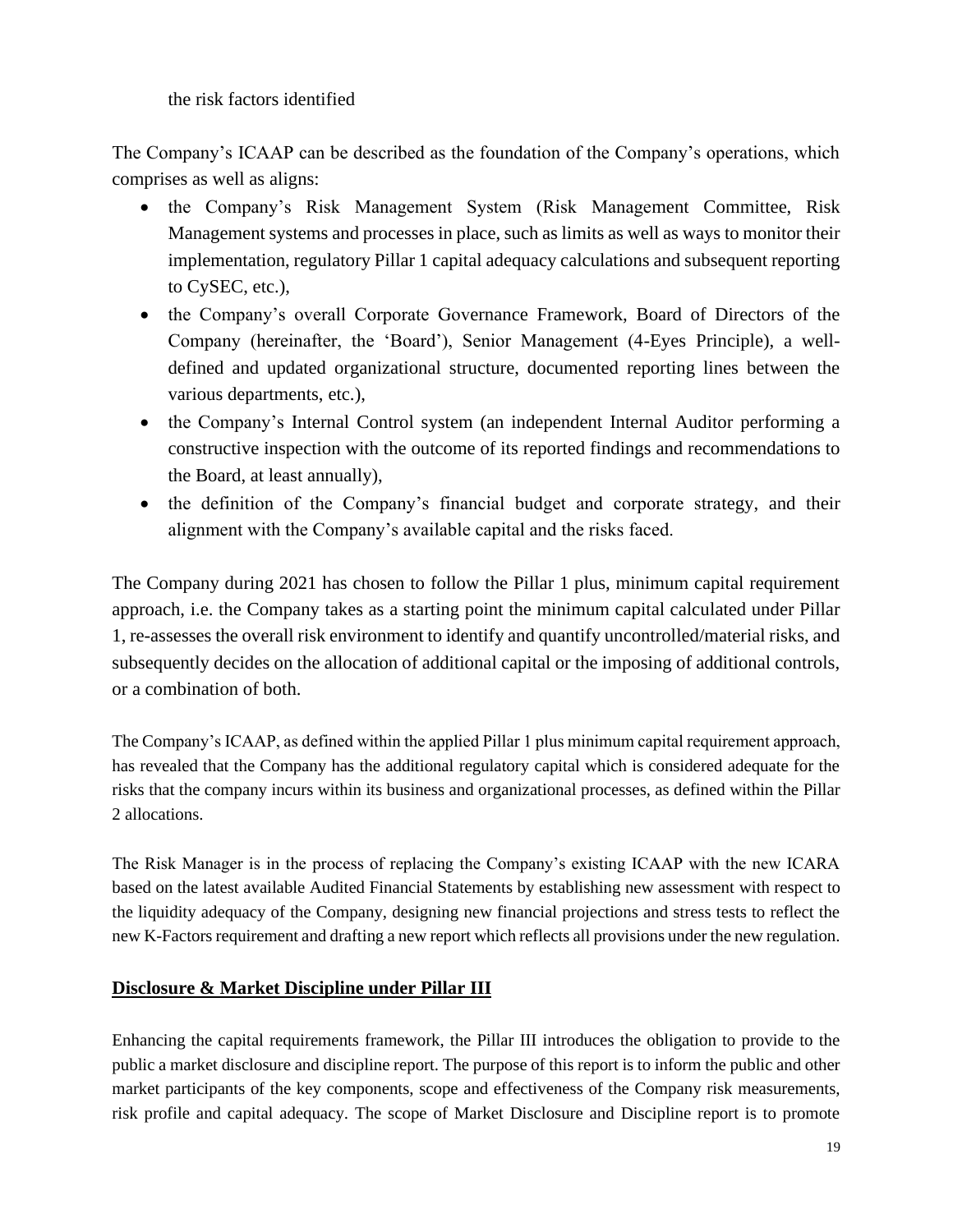market discipline and to improve transparency to market participants.

# <span id="page-19-0"></span>6.Own Funds and Own fund requirements

## <span id="page-19-1"></span>6.1. Own Funds

The Company's objectives in managing capital are to safeguard the Company's ability to continue as a going concern in order to provide returns for shareholders and to maintain an optimal capital structure to reduce the cost of capital.

The Company is required to report on a quarterly basis its capital adequacy and has to maintain at all times a minimum capital adequacy ratio which is at 100%. The capital adequacy ratio expresses the capital base of the Company as a proportion of the total risk weighted assets. The Senior Management and the Accounting Department monitor the reporting obligation and put in place policies and procedures in order to meet the relevant regulatory requirement.

The Company calculates the capital adequacy ratio on a quarterly basis and monitors its direction in order to ensure its compliance with externally imposed capital requirements.

The total Capital Requirements as at 31 December 2021 are shown in the table below:

|                                         | 31st December 2021<br>(Unaudited)<br><b>Amount \$000</b> |
|-----------------------------------------|----------------------------------------------------------|
| <b>CET1 Capital</b>                     | 784                                                      |
| <b>Tier 1 Capital</b>                   | 784                                                      |
| <b>Total Capital</b>                    | 784                                                      |
| <b>Permanent Minimum Capital (PMC)</b>  | 750                                                      |
| <b>Fixed Overhead Requirement (FOR)</b> | 126                                                      |
| <b>K-Factor Requirement (KFR)</b>       | 21                                                       |
| <b>Requirement Used</b>                 | <b>PMC</b>                                               |
| <b>Total Own Fund Requirement</b>       | 750                                                      |
| <b>Total Ratio</b>                      | 104.52%                                                  |
| <b>CET1 Ratio</b>                       | 104.52%                                                  |

### **Capital Adequacy/Own Funds Requirements**

The Capital Adequacy ratio of the company for the year ended 31 December 2021 is 104.52% which is higher than the minimum required which is 100%.

### **Composition of regulatory own funds**

| Composition of regulatory own funds | <b>Amounts</b><br>$($ \$000 $)$ |
|-------------------------------------|---------------------------------|
| <b>OWN FUNDS</b>                    | 784                             |
| <b>TIER 1 CAPITAL</b>               | 784                             |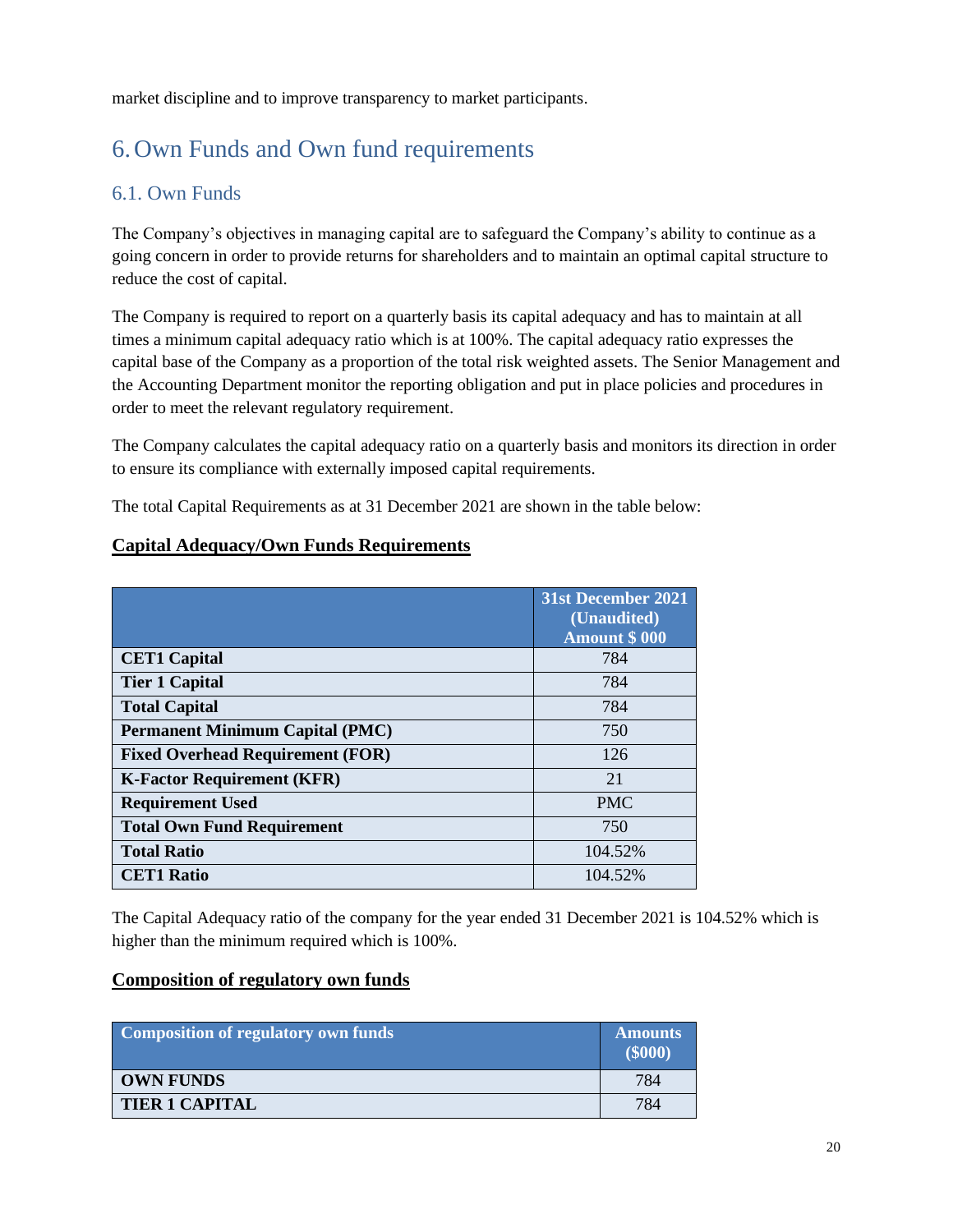| <b>COMMON EQUITY TIER 1 CAPITAL</b>                                                                              | 784            |
|------------------------------------------------------------------------------------------------------------------|----------------|
| <b>Fully paid up capital instruments</b>                                                                         | $\overline{2}$ |
| <b>Share premium</b>                                                                                             | 998            |
| <b>Retained earnings</b>                                                                                         | $-2.165$       |
| Accumulated other comprehensive income                                                                           | $\overline{0}$ |
| <b>Other reserves</b>                                                                                            | 2.035          |
| Minority interest given recognition in CET1 capital                                                              | $\Omega$       |
| Adjustments to CET1 due to prudential filters                                                                    | $\Omega$       |
| <b>Other funds</b>                                                                                               | $\Omega$       |
| (-)TOTAL DEDUCTIONS FROM COMMON EQUITY TIER 1                                                                    | $-32$          |
| (-) Own CET1 instruments                                                                                         | $\overline{0}$ |
| (-) Direct holdings of CET1 instruments                                                                          | $\overline{0}$ |
| (-) Indirect holdings of CET1 instruments                                                                        | $\overline{0}$ |
| (-) Synthetic holdings of CET1 instruments                                                                       | $\Omega$       |
| (-) Losses for the current financial year                                                                        | 0              |
| (-) Goodwill                                                                                                     | $\Omega$       |
| (-) Other intangible assets                                                                                      | $-32$          |
| (-) Deferred tax assets that rely on future profitability and do                                                 | $\theta$       |
| not arise from temporary differences net of associated tax                                                       |                |
| liabilities                                                                                                      |                |
| (-) Qualifying holding outside the financial sector which                                                        | $\overline{0}$ |
| exceeds 15% of own funds<br>(-) Total qualifying holdings in undertaking other than                              | $\overline{0}$ |
| financial sector entities which exceeds 60% of its own funds                                                     |                |
| (-) CET1 instruments of financial sector entites where the                                                       | $\Omega$       |
| institution does not have a significant investment                                                               |                |
| (-) CET1 instruments of financial sector entities where the                                                      | $\Omega$       |
| institution has a significant investment                                                                         |                |
| (-)Defined benefit pension fund assets                                                                           | $\theta$       |
| (-) Other deductions                                                                                             | $\overline{0}$ |
| <b>CET1: Other capital elements, deductions and adjustments</b>                                                  | $-54$          |
| <b>ADDITIONAL TIER 1 CAPITAL</b>                                                                                 | $\Omega$       |
| Fully paid up, directly issued capital instruments                                                               | $\theta$       |
| <b>Share premium</b>                                                                                             | $\Omega$       |
| (-) TOTAL DEDUCTIONS FROM ADDITIONAL TIER 1                                                                      | $\Omega$       |
| (-) Own AT1 instruments                                                                                          | $\Omega$       |
| (-) Direct holdings of AT1 instruments                                                                           | $\overline{0}$ |
| (-) Indirect holdings of AT1 instruments                                                                         | $\overline{0}$ |
| (-) Synthetic holdings of AT1 instruments                                                                        | $\theta$       |
| (-) AT1 instruments of financial sector entities where the<br>institution does not have a significant investment | $\Omega$       |
| (-) AT1 instruments of financial sector entities where the<br>institution has a significant investment           | $\Omega$       |
| (-) Other deductions                                                                                             | $\overline{0}$ |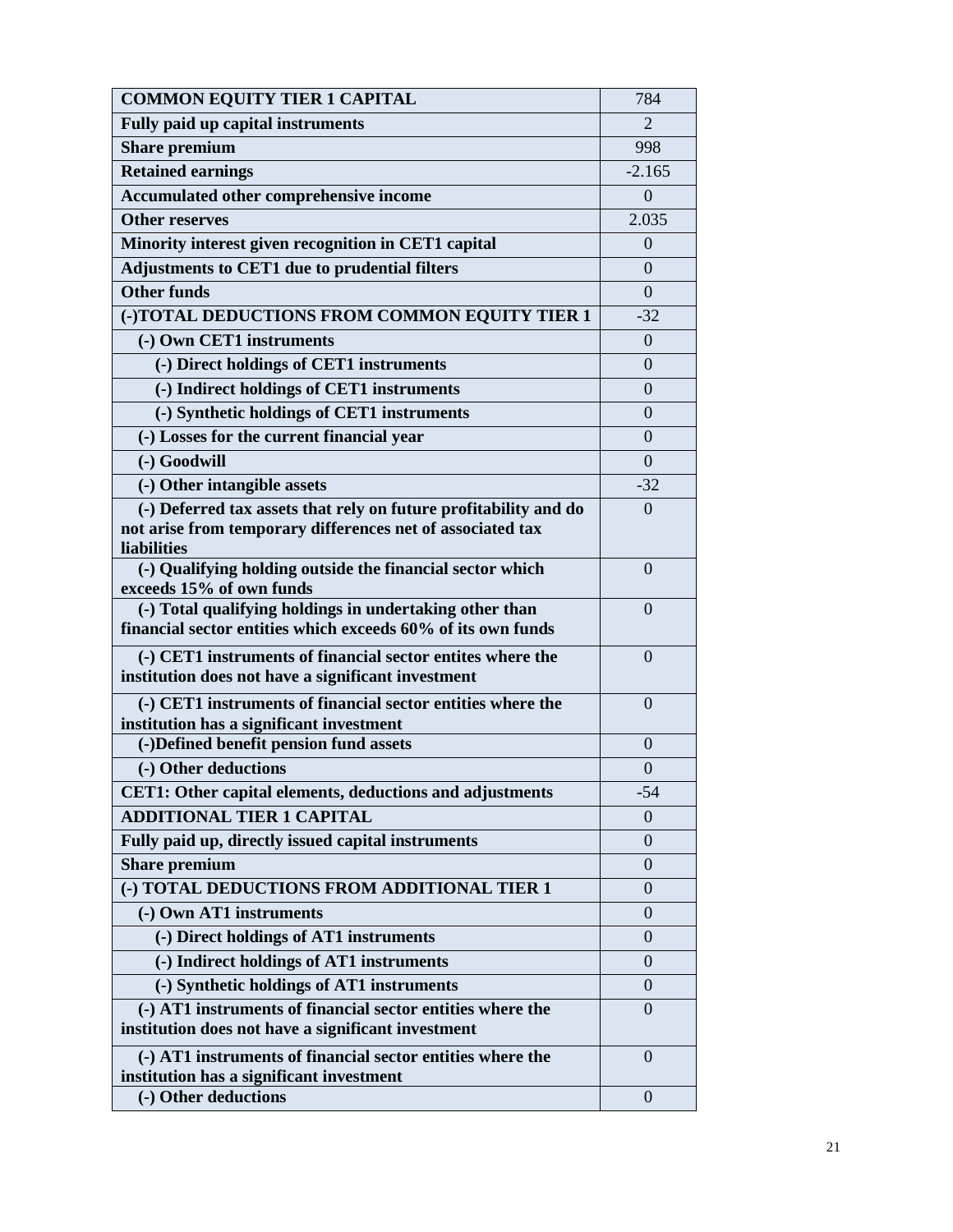| <b>Additional Tier 1: Other capital elements, deductions and</b><br>adjustments |           |
|---------------------------------------------------------------------------------|-----------|
| <b>TIER 2 CAPITAL</b>                                                           | $\left($  |
| Fully paid up, directly issued capital instruments                              | $\Box$    |
| <b>Share premium</b>                                                            | $\Omega$  |
| (-) TOTAL DEDUCTIONS FROM TIER 2                                                | $\Omega$  |
| (-) Own T2 instruments                                                          | $\Omega$  |
| (-) Direct holdings of T2 instruments                                           | $\left($  |
| (-) Indirect holdings of T2 instruments                                         | $\left($  |
| (-) Synthetic holdings of T2 instruments                                        | $\bigcap$ |
| (-) T2 instruments of financial sector entities where the                       | $\left($  |
| institution does not have a significant investment                              |           |
| (-) T2 instruments of financial sector entities where the                       | $\left($  |
| institution has a significant investment                                        |           |
| Tier 2: Other capital elements, deductions and adjustments                      | $\left($  |

## <span id="page-21-0"></span>6.2 IFR Risks and related requirements

The introduction of IFR, brought significant changes in the way investment firms calculate their capital requirements. As such our Firm has created a separate policy in avoid mixing risks arising from the Company's operations (i.e. Enterprise risks as these are presented in the section above) with risks arising from the revised capital requirements framework, presented below alongside, the rest of the "non-risk" capital requirements.

In line this this, the risks under IFR are collectively refer to as K-Factors. K-Factor requirements (KFR), is a methodology recommended by the European Banking Authority, in order to capture the range of risks which an investment firm is exposed to.

The K-factors essentially replace the CRR credit, market and operational risk approach in order to better calibrate the capital needed to meet the risks of the investment firm.

Broadly speaking, K-factors are quantitative indicators or factors which represent the risks that an investment firm can pose to customers, market/liquidity and the firm itself. There are three K-factor groups:

### <span id="page-21-1"></span>Risk-to-Client (RtC)

The K-factors under RtC capture client assets under management and ongoing advice (K-AUM), client money held (K‐CMH), assets safeguarded and administered (K‐ASA), and client orders handled (K‐ COH).

|              | <b>K-factor Requirement</b> |
|--------------|-----------------------------|
| <b>K-AUM</b> |                             |
| <b>K-CMH</b> |                             |
| K-ASA        |                             |
| K-COH        |                             |

#### **As at 31/12/2021, our firm was exposed to:**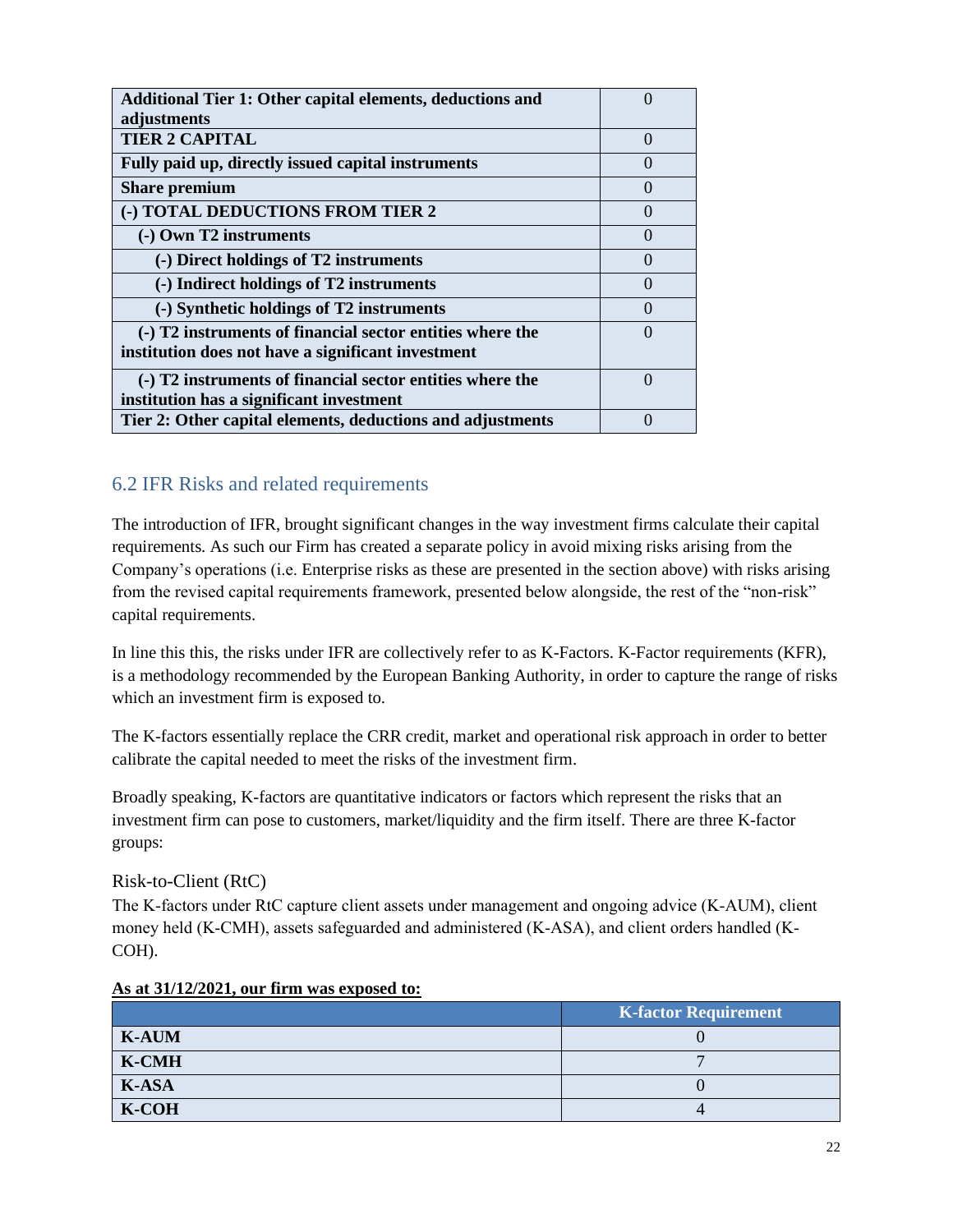### <span id="page-22-0"></span>Risk-to-Market (RtM)

The K-factor under RtM captures net position risk (K-NPR) in accordance with the market risk provisions of CRR or, where permitted by the competent authority for specific types of investment firms which deal on own account through clearing members, based on the total margins required by an investment firm's clearing member (K‐CMG).

### **As at 31/12/2021, our firm was exposed to:**

|              | <b>K-factor Requirement</b> |
|--------------|-----------------------------|
| <b>K-NPR</b> |                             |
| K-CMG        |                             |

### **Market risk capital requirements based on NPR**

|                       | <b>K-factor Requirement</b> |
|-----------------------|-----------------------------|
| <b>Position risk</b>  |                             |
| Foreign exchange risk |                             |
| <b>Commodity risk</b> |                             |
| <b>Total (NPR)</b>    |                             |

### <span id="page-22-1"></span>Risk-to-Firm (RtF)

The K-factors under RtF capture an investment firm's exposure to the default of their trading counterparties (K‐TCD) in accordance with simplified provisions for counterparty credit risk based on CRR, concentration risk in an investment firm's large exposures to specific counterparties based on the provisions of CRR that apply to large exposures in the trading book (K‐CON), and operational risks from an investment firm's daily trading flow (K‐DTF).

### **As at 31/12/2021, our firm was exposed to:**

|              | K-factor Requirement |  |
|--------------|----------------------|--|
| <b>K-TCD</b> |                      |  |
| <b>K-DTF</b> |                      |  |
| <b>K-CON</b> |                      |  |

### <span id="page-22-2"></span>Liquidity Requirement

Liquidity requirement corresponds to the risk of the Company not being able to meet its cash or collateral requirements as they arise. The Company's primary objective is to ensure the funding of its activities in the most cost-effective way by managing liquidity risk and adhering to regulatory constraints (such as the requirement of always holding a minimum of one third of their fixed overheads requirement in liquid assets). The table below shows the Firm's liquidity requirement as at 31/12/2021.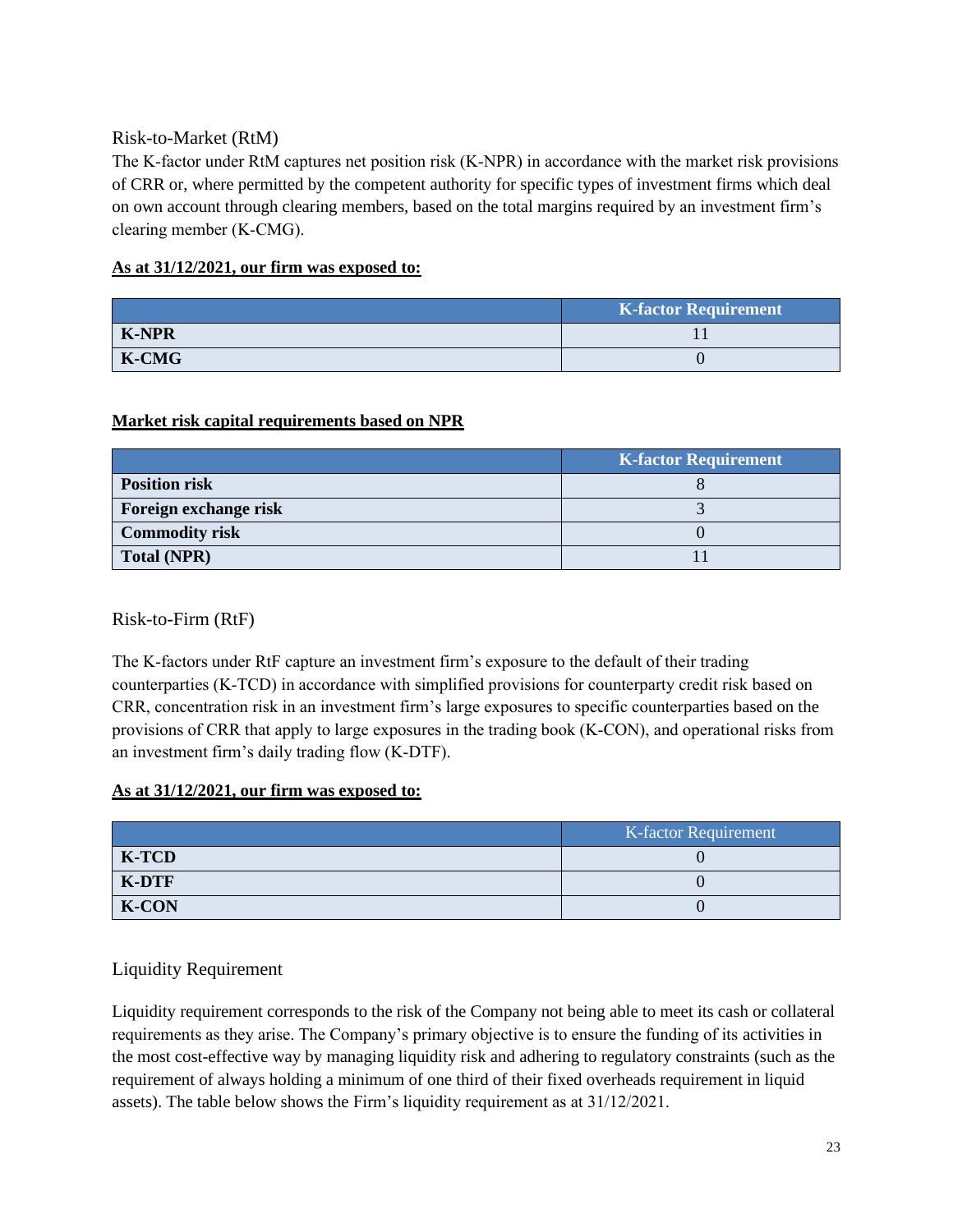## **IFR Liquidity Requirement, as at 31/12/2021**

|                                                                                                                              | Amount (\$000')  |
|------------------------------------------------------------------------------------------------------------------------------|------------------|
| <b>Liquidity Requirement</b>                                                                                                 | 42               |
| <b>Client guarantees</b>                                                                                                     | $\overline{0}$   |
| <b>Total liquid assets</b>                                                                                                   | 714              |
| <b>Unencumbered short-term deposits</b>                                                                                      | $\Omega$         |
| Total eligible receivables due within 30 days                                                                                | $\overline{0}$   |
| <b>Level 1 assets</b>                                                                                                        | 714              |
| <b>Coins and banknotes</b>                                                                                                   | $\Omega$         |
| Withdrawable central bank reserves                                                                                           | $\overline{0}$   |
| <b>Central bank assets</b>                                                                                                   | $\overline{0}$   |
| <b>Central government assets</b>                                                                                             | $\overline{0}$   |
| Regional government/local authorities assets                                                                                 | $\Omega$         |
| <b>Public Sector Entity assets</b>                                                                                           | $\theta$         |
| Recognisable domestic and foreign currency central government and<br>central bank assets                                     | $\Omega$         |
| Credit institution (protected by Member State government, promotional<br>lender) assets                                      | $\overline{0}$   |
| Multilateral development bank and international organisations assets                                                         | 713              |
| <b>Extremely high-quality covered bonds</b>                                                                                  | $\overline{0}$   |
| <b>Level 2A assets</b>                                                                                                       | $\mathbf{0}$     |
| Regional government/local authorities or Public Sector Entities assets<br>(Member State, RW20 %)                             | $\Omega$         |
| Central bank or central/regional government or local authorities or Public<br>Sector Entities assets (Third Country, RW20 %) | $\Omega$         |
| High quality covered bonds (CQS2)                                                                                            | $\Omega$         |
| High quality covered bonds (Third Country, CQS1)                                                                             | $\theta$         |
| Corporate debt securities (CQS1)                                                                                             | $\overline{0}$   |
| <b>Level 2B assets</b>                                                                                                       | $\overline{0}$   |
| <b>Asset-backed securities</b>                                                                                               | $\overline{0}$   |
| <b>Corporate debt securities</b>                                                                                             | $\theta$         |
| Shares (major stock index)                                                                                                   | $\overline{0}$   |
| Restricted-use central bank committed liquidity facilities                                                                   | $\boldsymbol{0}$ |
| High quality covered bonds (RW35 %)                                                                                          | $\overline{0}$   |
| <b>Qualifying CIU shares/units</b>                                                                                           | $\mathbf{0}$     |
| Total other eligible financial instruments                                                                                   | $\boldsymbol{0}$ |

<span id="page-23-0"></span>Fixed Overhead Requirement (FOR)

Under IFR, the Firm is required to report its Fixed Overhead requirement, essentially substituting the CRR operational risk, calculated as a quarter of the fixed overheads of the preceding year. The table below indicates the calculations used for our reporting: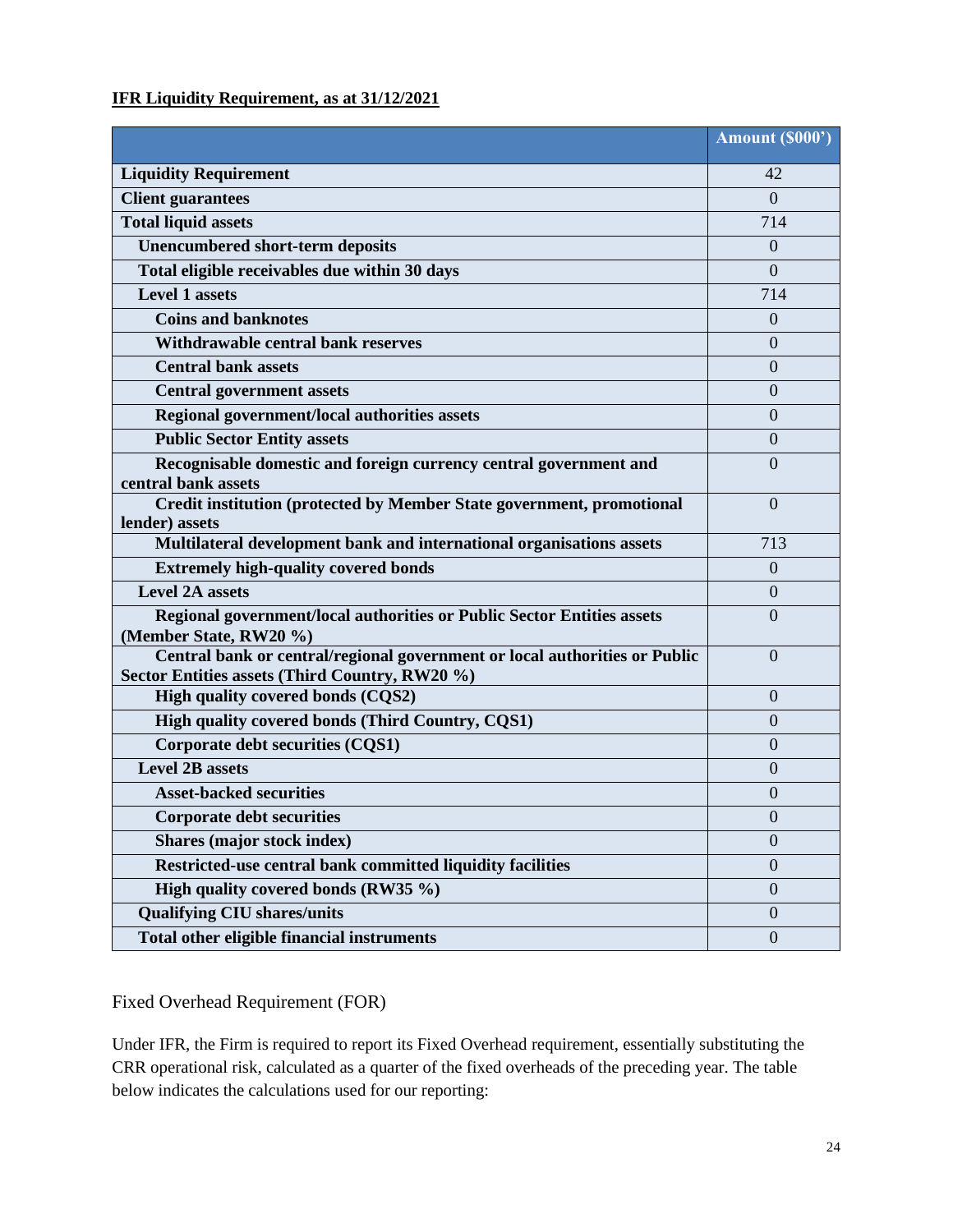#### **Fixed Overhead Requirement, as at 31/12/2021**

|                                                                                          | <b>Amount</b><br>(S000") |
|------------------------------------------------------------------------------------------|--------------------------|
| <b>Fixed Overhead Requirement</b>                                                        | 126                      |
| Annual Fixed Overheads of the previous year after distribution of profits                | 502                      |
| Total expenses of the previous year after distribution of profits                        | 517                      |
| (-) Total deductions                                                                     | $-15$                    |
| (-) Staff bonuses and other remuneration                                                 | $\Omega$                 |
| (-) Employees', directors' and partners' shares in net profits                           | $\Omega$                 |
| (-) Other discretionary payments of profits and variable remuneration                    | $\Omega$                 |
| (-) Shared commission and fees payable                                                   | $\Omega$                 |
| (-) Fees, brokerage and other charges paid to CCPs that are charged to<br>customers      | $-2$                     |
| (-) Fees to tied agents                                                                  | $\Omega$                 |
| (-) Interest paid to customers on client money where this is at the firm's<br>discretion | $\Omega$                 |
| (-) Non-recurring expenses from non-ordinary activities                                  | $\Omega$                 |
| (-) Expenditures from taxes                                                              | $\Omega$                 |
| (-) Losses from trading on own account in financial instruments                          | $\Omega$                 |
| (-) Contract based profit and loss transfer agreements                                   | $\Omega$                 |
| (-) Expenditure on raw materials                                                         | $\theta$                 |
| (-) Payments into a fund for general banking risk                                        | $\Omega$                 |
| (-) Expenses related to items that have already been deducted from own<br>funds          | $-13$                    |
| Projected fixed overheads of the current year                                            | 650                      |
| Variation of fixed overheads (%)                                                         | 29.34%                   |

### <span id="page-24-0"></span>Permanent Minimum Capital Requirement (PMC)

The Permanent Minimum Capital Requirement is the initial capital required for authorisation to conduct the relevant investment services set in accordance with the Investment Firm Directive (IFD).

As at 31/12/2021, the Firm's PMC was EUR750,000 for offering the services refer to in the Scope section of this report.

# <span id="page-24-1"></span>7.Company's main risks (other than IFR related Risks)

## <span id="page-24-2"></span>7.1 Operational Risks

Operational risk is defined as the risk of a direct or indirect impact resulting from human factors, inadequate or failed internal processes and systems, or external events. Operational risk includes, inter alia, actual and/or potential losses caused from deficiencies in the Company's set-up of operations, including but not limited to, system integrity and reliability, employee fraud, weaknesses in personnel appointment, organizational structure and internal communication inefficiencies.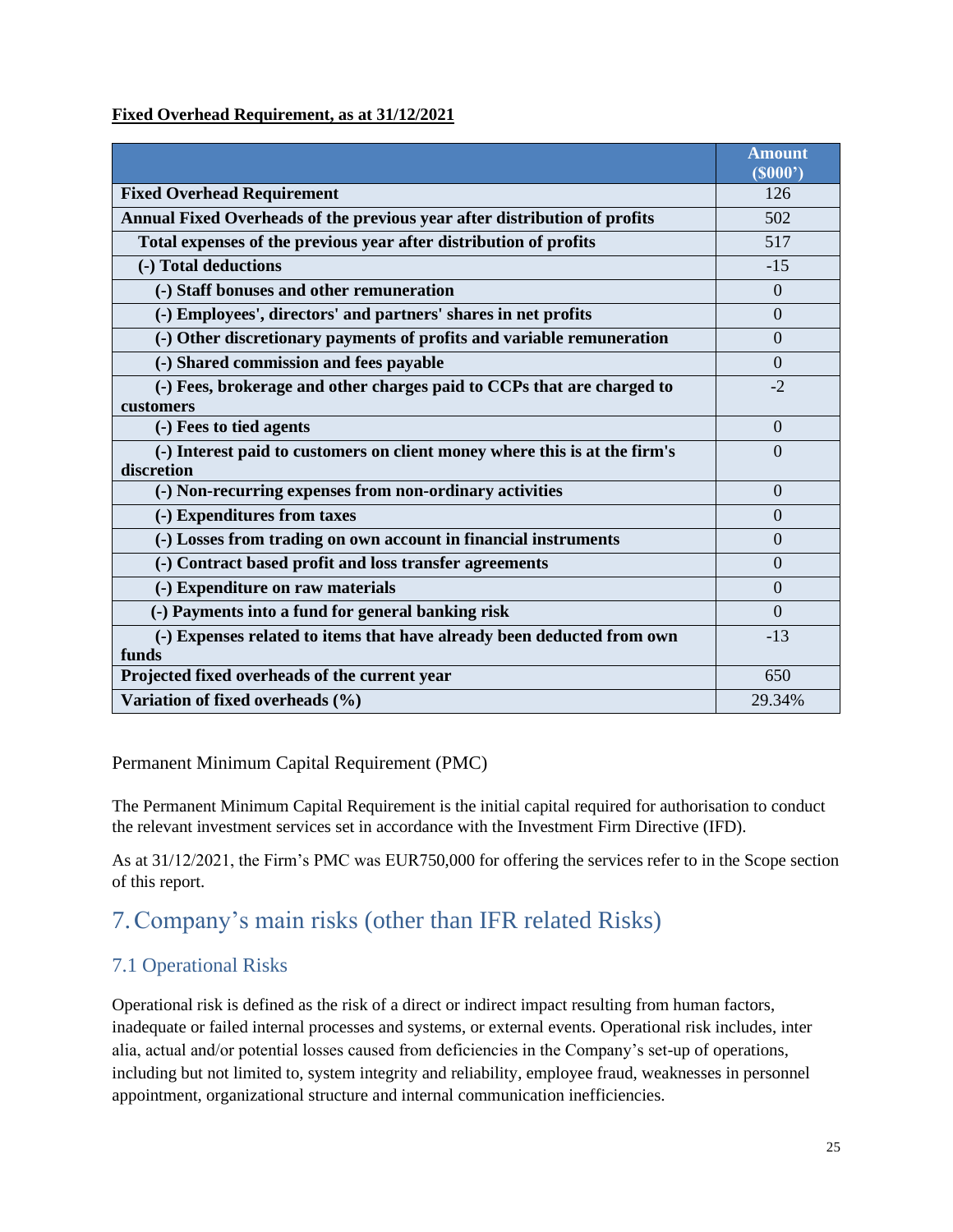The Company's exposure to operational risk is limited to the extent of its current scale and complexity. The Company has a comprehensive framework with a common approach to identify, assess, quantify, mitigate, monitor and report operational risk. Overall planning, coordination, and monitoring is centralized, however, most operational risks are managed within the departments in which they arise.

In addition to its overall framework, in order to mitigate operational risks, the Company has specific processes and systems in place to focus continuously on high priority operational matters such as information security, managing business continuity and combating fraud.

## <span id="page-25-0"></span>7.2 Market Risk

Market risk is the risk associated with the Company's balance sheet positions where the value or cash flow depends on financial and real estate markets. Fluctuating risk drivers resulting in market risk include:

- Equity market prices;
- Real estate market prices;
- Interest rates; and
- Currency exchange rates.

The Company manages the market risk of assets relative to liabilities on an economic total balance sheet basis. It strives to maximize the economic risk-adjusted excess return of assets relative to the liability benchmark taking into account the Company's risk tolerance as well as regulatory constraints.

The Company is not exposed to any risks resulting from price fluctuations on equity securities, real estate or capital markets. Additionally, it is not exposed to any interest rate risk. It may, however, be exposed to Currency risk, that is, the risk of loss resulting from changes in the exchange rates of various currencies in three ways:

- a. It may receive income in a currency other than Euro, which is its base currency;
- b. It may have expenses denominated in a currency other than Euro; and
- c. It may have deposits denominated in another currency other than Euro.

However, considering the current nature, scale and complexity of the Company's operations, the said risk is deemed insignificant and any adverse movement in exchange rates is not expected to materially impact the Company's financials. It will however, be regularly monitored and if deemed necessary corrective actions such as currency hedging will be taken to minimize the effect.

## <span id="page-25-1"></span>7.3 Credit Risk

Credit Risk arises when counterparties fail to discharge their obligations towards the Company, thus reducing the amount of future cash inflows from the financial assets at hand on the Company's balance sheet. In particular, the Company has specific credit risks arising from its current banking and/or brokerage accounts with credit and other financial institutions, as well as other credit risks stemming from financial (i.e. corporate) assets and assets held under the Investor Compensation fund.

Counterparty credit risk arises from credit exposures arising from open trading positions and is the principle driver of the total credit risk exposure.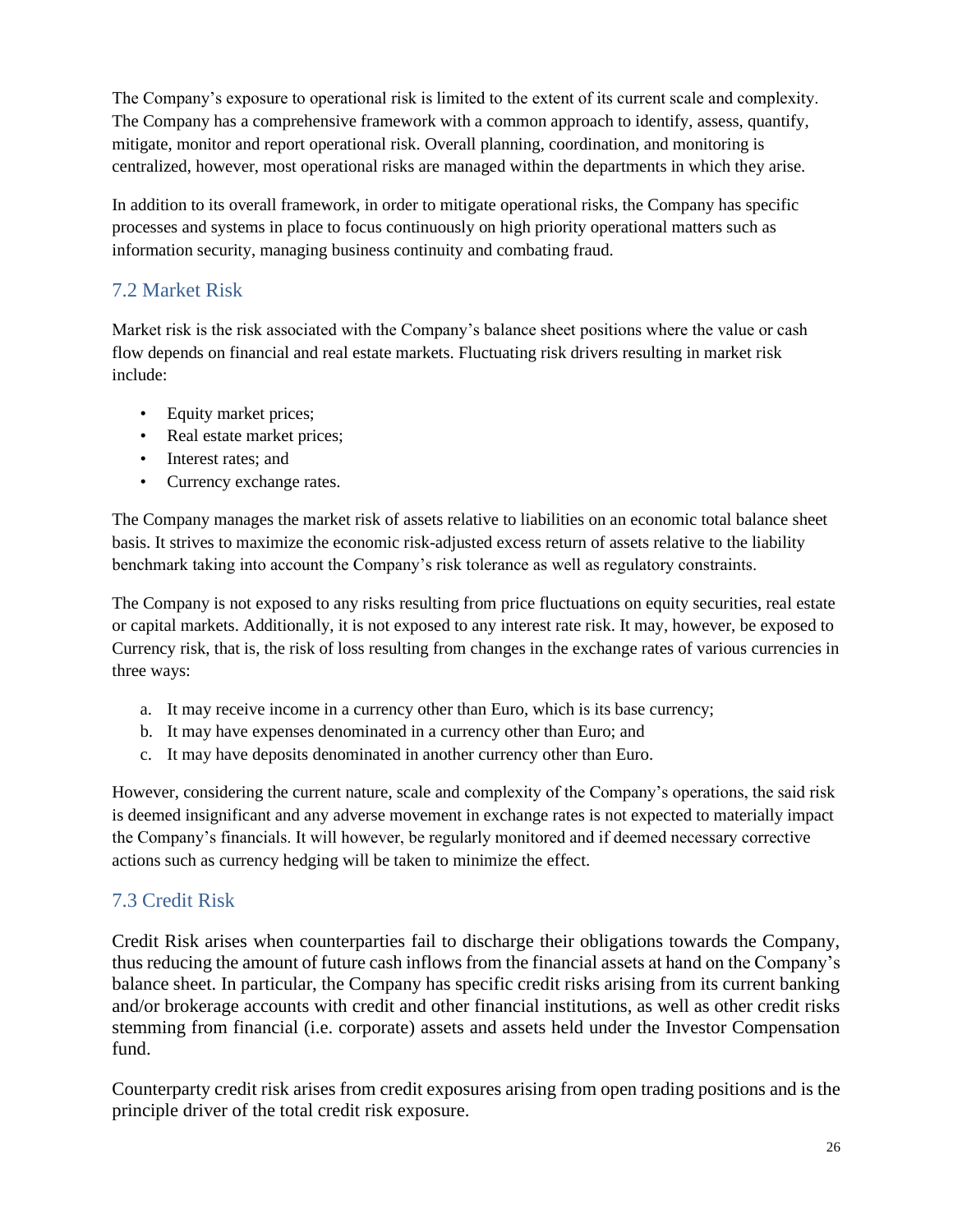### *Risk Mitigation Policies:*

- Ensures that client's and own funds are well diversified;
- Regularly assesses the appropriateness of reallocation of funds where a credit institution fails in quality and there is a lack of belief in its reliability; the company monitors and reviews on systematic basis credit ratings from bond credit rating institutions like Moody's Investors Service;
- Due diligence procedures are followed for all credit institutions, investment firms and payment service providers with whom the Company maintains accounts and ensures that the said providers are licensed/regulated by a competent authority of a Member State or a third country;
- Ensures that clients fund their accounts prior to the commencement of trading in financial instruments and that sufficient cash margin has been deposited before a market position is opened. Also, it monitors all trading accounts through an automated process that highlights trading accounts approaching or entering into a Margin Call and Stop-out.

## <span id="page-26-0"></span>7.4 Liquidity Risk

Liquidity risk is the risk that the Company may not have sufficient liquid financial resources to meet its obligations when they fall due or would have to incur excessive costs to do so. The Company's policy is to maintain adequate liquidity and contingent liquidity to meet its liquidity needs under both normal and stressed conditions. To achieve this, the Company monitors and manages its liquidity needs on an ongoing basis. The Company also ensures that it has sufficient cash on demand to meet expected operational expenses. This excludes the potential impact of extreme circumstances that cannot reasonably be predicted, such as natural disasters. Currently the Company is subject to liquidity risk however it takes all necessary steps to mitigate this risk and meet all its obligations which currently is achieved.

## <span id="page-26-1"></span>7.5 Strategic Risk

Strategic risk corresponds to the unintended risk that can result as a by-product of planning or executing the strategy. A strategy is a long-term plan of action designed to allow the Company to achieve its goals and aspirations. Strategic risks can arise from:

- Inadequate assessment of strategic plans;
- Improper implementation of strategic plans; or
- Unexpected changes to assumptions underlying strategic plans.

Risk considerations are a key element in the strategic decision-making process. The Company assesses the implications of strategic decisions on risk-based return measures and risk-based capital in order to optimize the risk- return profile and to take advantage of economically profitable growth opportunities as they arise.

### <span id="page-26-2"></span>7.6 Reputation Risk

Reputational risk can arise from direct Company actions or by actions of third parties that it may or may not have a relationship with. Such Company actions may include internal security breaches,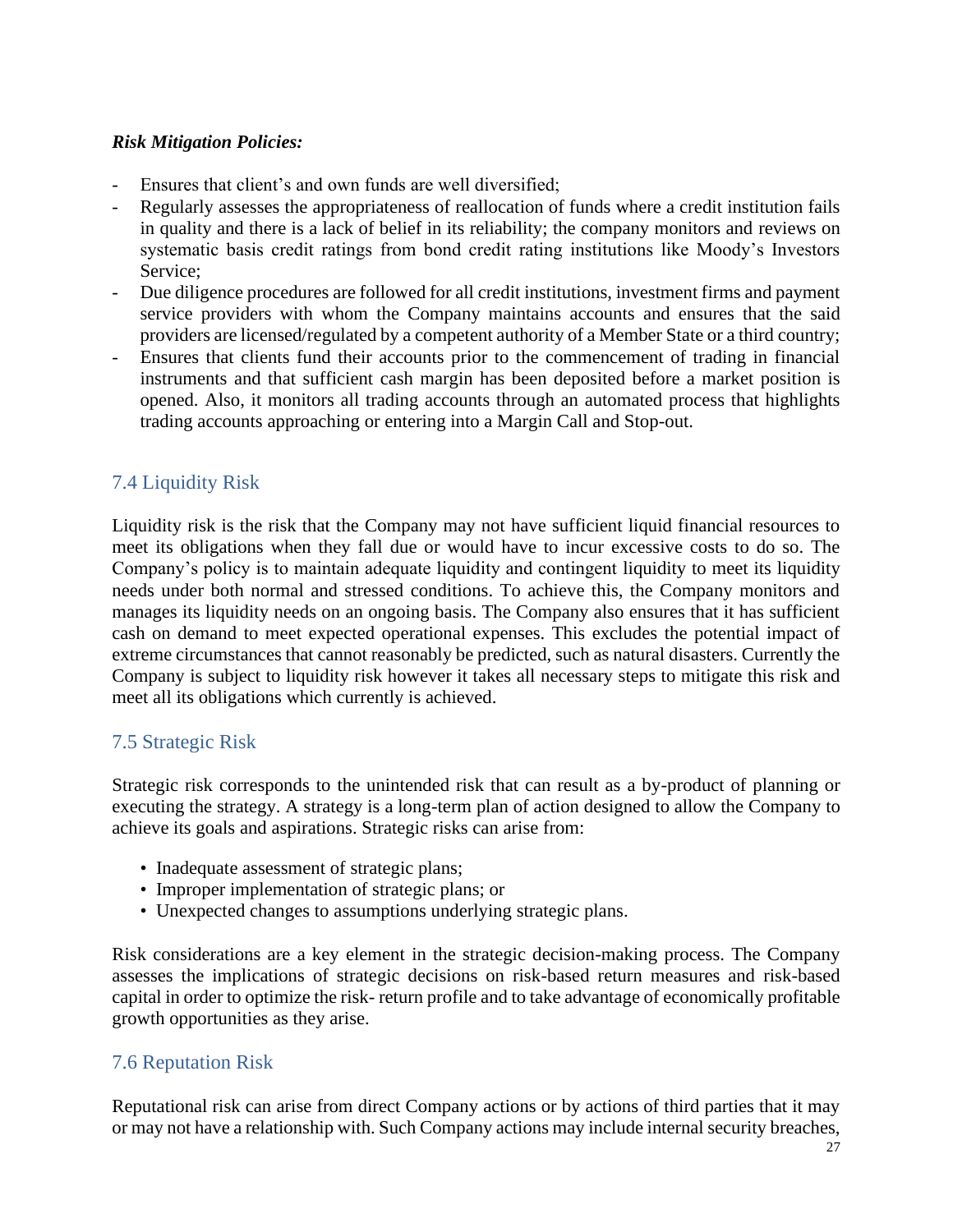employee fraud, client misinformation, mistakes in handling client requests and any other actions that can lead to significant negative public opinion and subsequently loss of business and income. Third party actions can include problems with the provision of the outsourced services that can lead to operational interruptions, database hosting and security, spreading of rumors and unsubstantiated information.

The Company strives to preserve its reputation by adhering to applicable laws and regulations, and by following the core values and principles of the Company, which includes integrity and good business practice. The Company centrally manages certain aspects of reputation risk, for example communications, through functions with the appropriate expertise. It also places great emphasis on the information technology security which is one of the main causes of such reputational risk manifestation.

## <span id="page-27-0"></span>7.7 Business Risk

This includes the current or prospective risk to earnings and capital arising from changes in the business environment including the effects of deterioration in economic conditions. Research on economic and market forecasts are conducted with a view to minimize the Company's exposure to business risk. These are analyzed and taken into consideration when implementing the Company's strategy.

## <span id="page-27-1"></span>7.8 Capital Risk

This is the risk that the Company will not comply with capital adequacy requirements. The Company's objectives when managing capital are to safeguard the Company's ability to continue as a going concern in order to provide returns for shareholders and benefits for other stakeholders. The Company has a regulatory obligation to monitor and implement policies and procedures for capital risk management. Specifically, the Company is required to test its capital against regulatory requirements and has to maintain a minimum level of capital. This ultimately ensures the going concern of the Company.

The Company is further required to report on its capital adequacy on a regular basis and has to maintain at all times a minimum capital adequacy ratio which is set at 100%. Management monitors such reporting and has policies and procedures in place to help meet the specific regulatory requirements, however this is not achieved at all times on time but at a later stage.

# <span id="page-27-2"></span>7.9 Regulatory Risk

This may arise as a result of negligent actions by the Company's Senior Management and / or staff members, and may lead to fines, loss of license and / or other form of disciplinary action by the regulatory authority. As a result, the Company's reputation will be adversely affected.

The Company maintains strong compliance / internal audit departments, which perform frequent inspections on the Company's processes and procedures. Should a non-compliance issue arise, all appropriate measures are immediately taken to rectify the issue. Both the compliance officer and the internal auditor are qualified and well trained, and remain abreast with any new regulatory developments. The potential of such risk arising is considered low.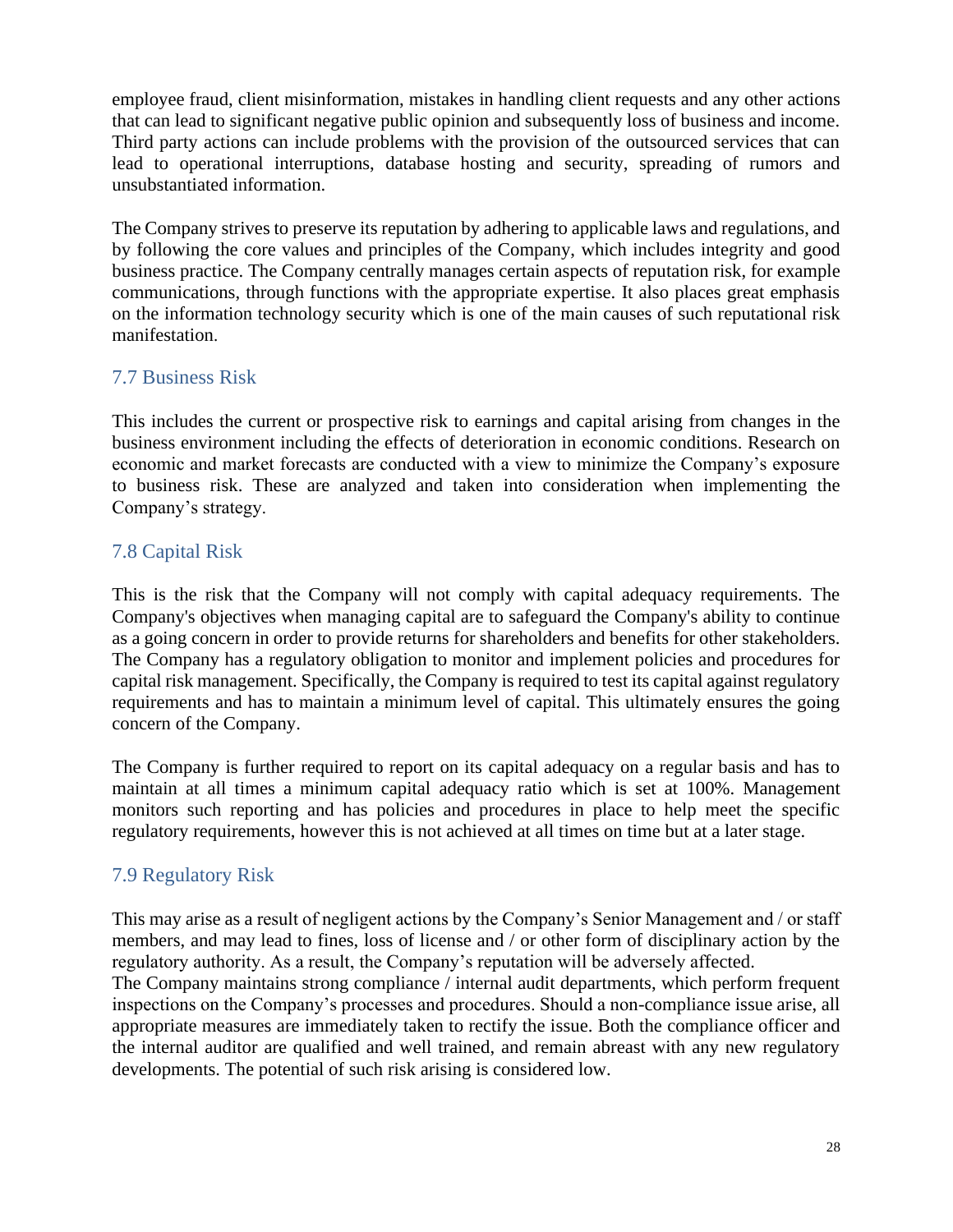## <span id="page-28-0"></span>7.10 Legal and Compliance Risk

The Company may, from time to time, become exposed to this type of risks, which could manifest because of non- compliance with local or international regulations, contractual breaches or malpractice.

The probability of such risks manifesting is relatively low due to the detailed internal procedures and policies implemented by the Company and regular reviews performed by the compliance officer. Additionally, the management consists of individuals of suitable professional experience, ethos and integrity, who have accepted responsibility for setting and achieving the Company's strategic targets and goals. In addition, the Board meets regularly to discuss such issues and any suggestions to enhance compliance are implemented by management. From the Company initiation until the date of this report no legal or compliance issues arose. Any changes to local, EU and third country Regulations, Directives, and Circulars are being constantly monitored and acted upon ensuring that the Company is always compliant with them.

## <span id="page-28-1"></span>7.11 Concentration Risk

This includes large individual exposures and significant exposures to companies whose likelihood of default is driven by common underlying factors such as the economy, geographical location, instrument type etc. No such concentration risk exists.

## <span id="page-28-2"></span>7.12 Information technology Risk

Information technology risk could occur because of inadequate information technology security, or inadequate use of the Company's information technology. For this purpose, policies have been implemented regarding back-up procedures, software maintenance, hardware maintenance, as well as use of both hardware and software intrusion aversion measures such as (but not limited to) firewalls, anti-virus software, use of security keys, access restrictions, network fencing, and encryption techniques. Materialization of this risk has been minimized to the lowest possible level given the Company's current complexity of its operations and the services it offers to its clients.

## <span id="page-28-3"></span>7.13 Anti-Money Laundering and Terrorist Financing Risk

Money laundering and terrorist financing risk mainly refers to the risk where the Company may be used as a vehicle to launder money and/or assist/involved in financing terrorism.

The Company has in place policies, procedures and controls in order to mitigate the money laundering and terrorist financing risks. Among others, these policies, procedures and controls include the following:

The adoption of a risk-based approach that involves specific measures and procedures in assessing the most cost effective and appropriate way to identify and manage the Money Laundering and Terrorist Financing risks faced by the Company

The adoption of adequate Client due diligence and identification procedures in line with the Clients' assessed Money Laundering and Terrorist Financing risk

Setting certain minimum standards of quality and extent of the required identification data for each type of Client (e.g. documents from independent and reliable sources, third party information)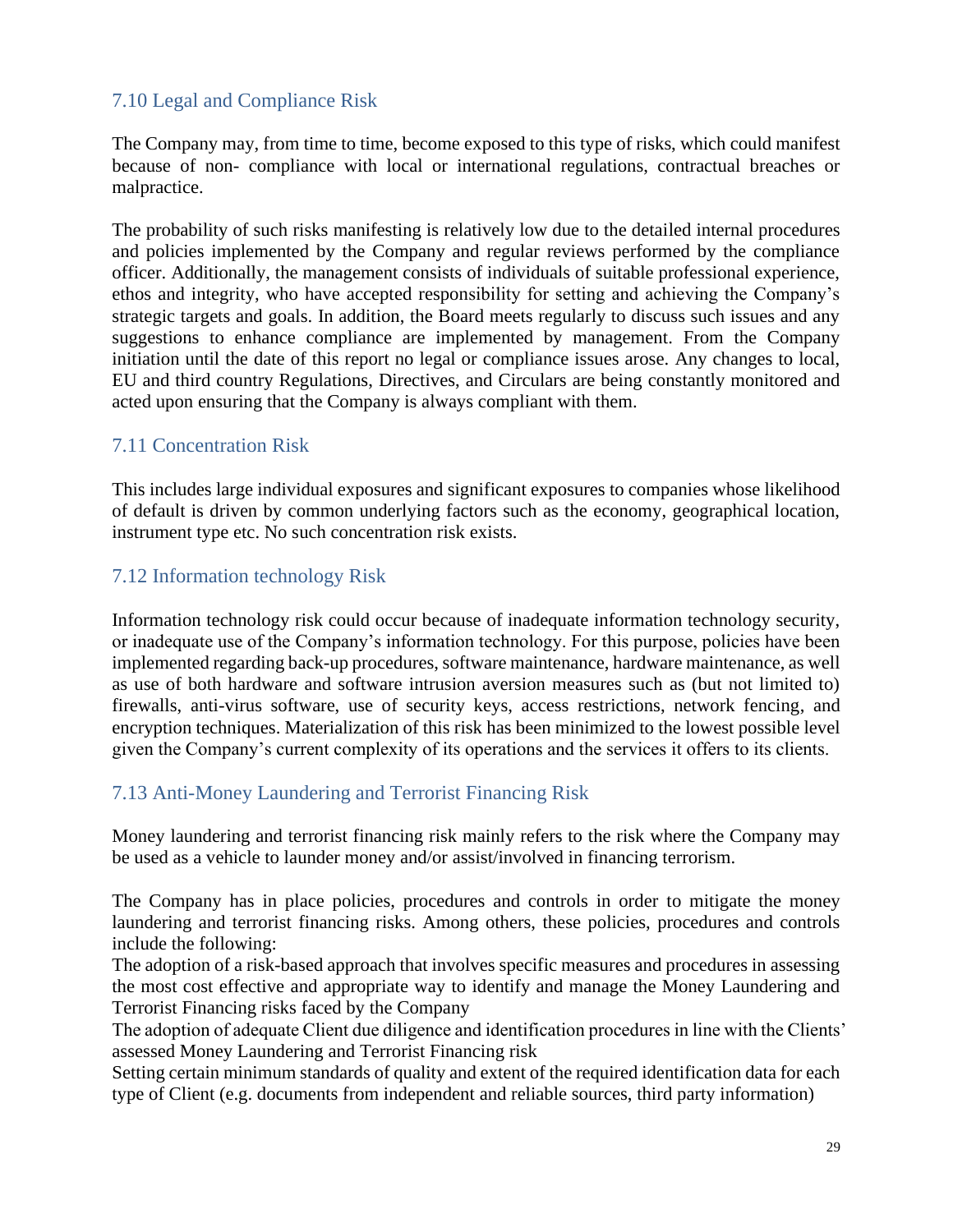Obtaining additional data and information from Clients, where this is appropriate and relevant, for the proper and complete understanding of their activities and source of wealth and for the effective management of any increased risk emanating from a Business Relationship or an Occasional Transaction

Monitoring and reviewing the business relationship or an occasional transaction with clients and potential clients of high-risk countries

ensuring that the Company's personnel receive the appropriate training and assistance

The Company is frequently reviewing its policies, procedures and controls with respect to money laundering and terrorist financing to ensure top level compliance with the applicable legislation.

# <span id="page-29-0"></span>8.Disclosure regarding the remuneration policy and practices

The Company's Board of Directors is responsible for the adoption, periodic review and implementation of the Company's Remuneration Policy. The Board of Directors has approved, at its meeting which took place on  $25<sup>th</sup>$  of May 2021, the updated Remuneration Policy that has been drafted by the Senior Management of the Company based on Part Eight of Regulation (EU) No 575/2013 of the European Parliament.

The Company's Remuneration Policy fulfils the Company's obligation under Part Eight of Regulation (EU) No 575/2013 of the European Parliament. Responsible body for the implementation of the Company's Remuneration Policy shall be the Board of Directors. The responsibility of the Board is to prepare the decisions regarding the Remuneration Policy, including those which have implications for the risk and risk management of the Company and to table the said decisions or proposals for final deliberation. Additionally, the Compliance Officer of the Company is advising the Board regarding remuneration matters in order to ensure that any developments in the regulation will be implemented by updating the remuneration policy of the Company accordingly to comply with the provisions of the relevant legislation.

During the year 2021, the remuneration of staff consisted of a fixed component only with no variable element. The remuneration of each individual varies and depending from position, education, experience, performance, accountability and responsibility.

The company's information for the year is presented below:

a) Aggregate quantitative information on remuneration, broken down by business area

### *Remuneration by Business Area*

| <b>Business Area</b>     | No. of               | <b>Fixed</b>        | <b>Variable</b>     |
|--------------------------|----------------------|---------------------|---------------------|
|                          | <b>Beneficiaries</b> | <b>Remuneration</b> | <b>Remuneration</b> |
| <b>Control Functions</b> |                      | 45.202              |                     |

b) Aggregate quantitative information on remuneration, broken down by senior management and members of staff whose actions have a material impact on the risk profile of the investing firm, indicating the following: